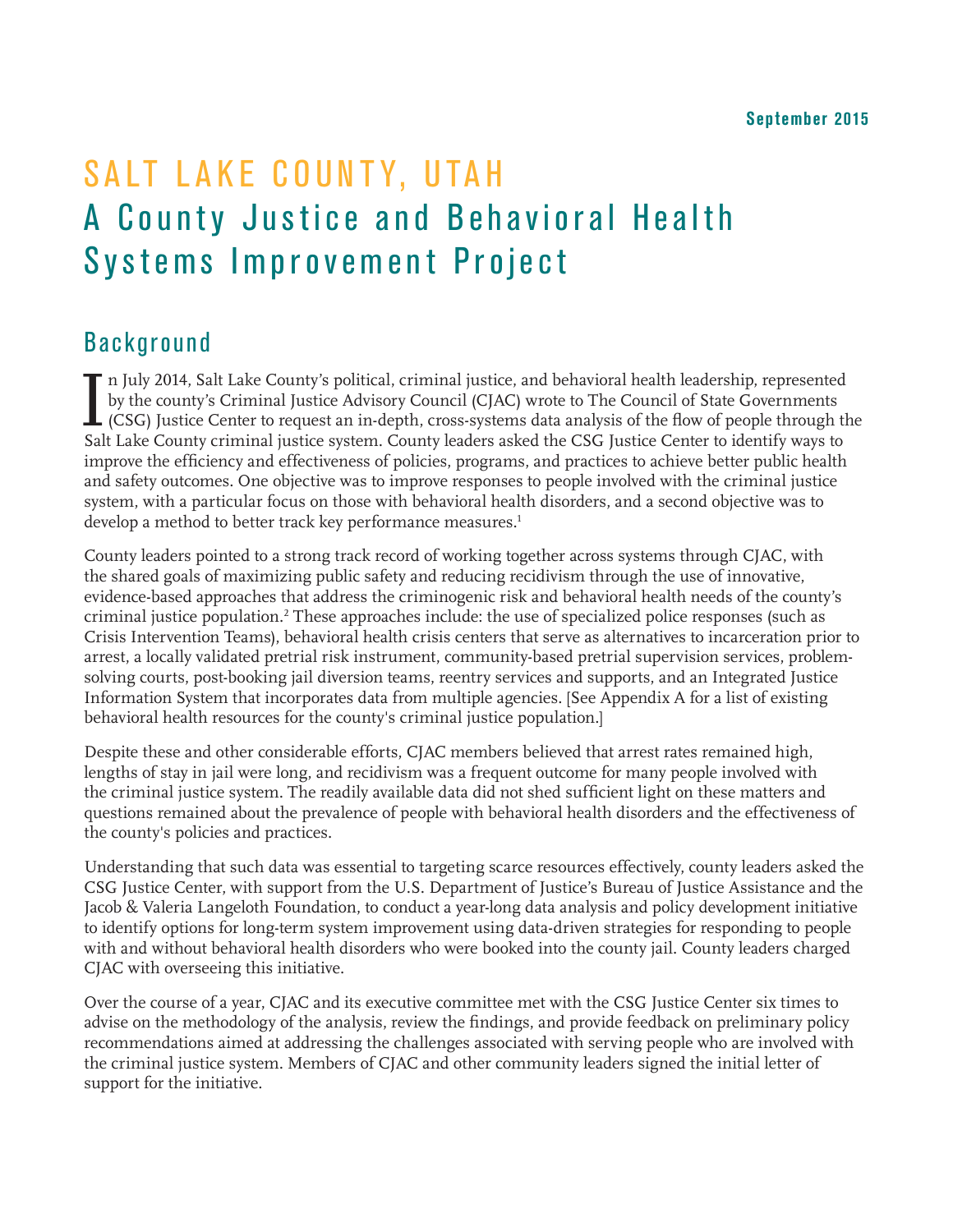CSG Justice Center staff conducted quantitative data analyses that drew on information from eight different data systems and brought together information related to mental health need, likelihood of completing pretrial supervision and probation, risk of a failure to appear in court and/ or a new arrest pretrial, and risk of reoffense post-sentencing. Over the course of a 12-month period, the CSG Justice Center reviewed extensive raw data from files maintained by the Salt Lake County jail and the jail's medical staff, Utah's Adult Probation & Parole (AP&P), Salt Lake County Criminal Justice Services' (CJS) pretrial and probation services, the courts, the District Attorney's office, the Salt Lake Legal Defender Association, and the Salt Lake County Division of Behavioral Health Services (BHS). To better understand the context of the data, CJAC provided regular feedback about the findings, and in-person and phone interviews with key stakeholders provided further insight into the data.

In addition to these quantitative data analyses, CSG Justice Center staff conducted more than 50 facilitated discussions with stakeholders in the county's justice and behavioral health systems, including judges, prosecutors, legal defenders, pretrial supervision and screening personnel, state and county probation departments, the Utah Commission on Criminal and Juvenile Justice, corrections officers and jail medical and mental health staff, the Salt Lake City Police Department, BHS, and behavioral health care providers.

Based on this quantitative and qualitative analysis, and with the guidance of members of CJAC and other senior county and state leaders, four key findings were identified. These findings prompted the development of a set of strategic policy recommendations to improve outcomes for people involved with Salt Lake County's criminal justice system. Some recommendations align with work already initiated, and in some cases implemented, by the county, and some county agencies have already begun to develop implementation plans to address some of the other recommendations. The CSG Justice Center reviewed these recommendations with stakeholders, and developed a mock-up of a data dashboard for the county to use to track the effectiveness of its system moving forward.

#### **Momentum for Change in Salt Lake County**

Since the start of this project in January 2014, county leaders have taken steps to strengthen policies, programs, and practices, demonstrating their commitment to continued systems improvement and data-driven outcomes. These efforts include:

- $\blacksquare$  Pretrial screening process enhancements to ensure that everyone receives a Salt Lake Pretrial Risk Instrument (SLPRI) assessment once booked into jail
- $\blacksquare$  Funding to hire staff to implement a risk and need screen for everyone booked into jail
- $\blacksquare$  Information-sharing agreements are being developed to increase data sharing between county stakeholders, particularly the Sheriff's Office, Behavioral Health Services, and Criminal Justice Services
- Commitment to the use of evidence-based interventions with the county probation population to address criminogenic risk and needs

The county has also created three new programs that complement many of the recommendations in this report:

- Community-based Intensive Supervision Program pilot (currently being implemented)
- $\blacksquare$  Pre-Prosecutorial Diversion pilot (currently being designed)
- Co-Occurring Reentry and Empowerment (CORE) II Program for women with co-occurring disorders (scheduled to launch in September 2015)

Legislation passed in March 2015 as a result of Utah's Justice Reinvestment Initiative (HB 348) has provided state-level political support for criminal justice and behavioral health reforms that Salt Lake County is already committed to, including universal screening for risk, mental health, and substance use for everyone booked into jail. HB 348 contains statute provisions that will impact the county, including the reclassification of misdemeanor traffic offenses and certain felony drug offenses, and requiring AP&P to implement sanctions to jail in lieu of revocations to prison. The legislation also makes funding available for jail and community-based programming, which will be used to support some of the programs and practices described above.

Many of this report's recommendations have resource implications that will require varying degrees of action on the part of the county and/or the state, with some requiring minimal and others needing significant new funding.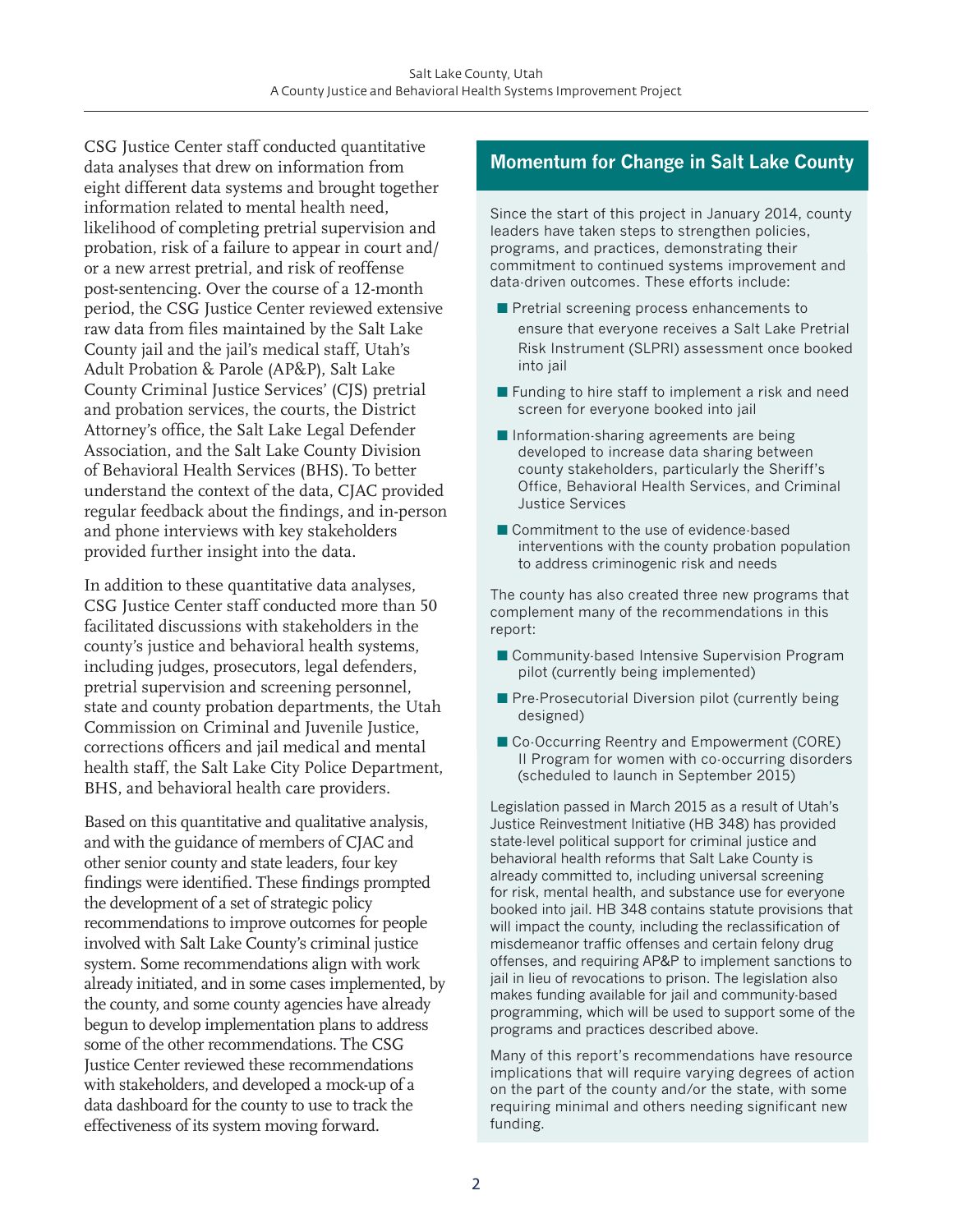#### **Key Findings in Salt Lake County**

This study considered data associated with people released from the Salt Lake County jail between August 1, 2013, and July 31, 2014. Key findings are as follows:

**n** One out of three people on pretrial supervision and one out of two people on county probation do not fulfill the requirements of their supervision.

**n** Information on risk and needs is not consistently and systematically collected and used to inform decision making.

**n** People with mental illnesses stay longer in jail and return more frequently than people without mental illnesses.

■ County officials do not know how many people released from jail have behavioral health disorders and how many are connected to the treatment and services they need in the community.

This report provides a set of recommendations for long-term systems change, along with a set of targets to help CJAC set short-term goals for implementing the policies and practices recommended in this report.

### Methodology

To conduct its analyses, the CSG Justice Center received more than 2.4 million individual records<br>from the Salt Lake County Sheriff's Office, CJS, the Justice and District Courts, AP&P, BHS, the<br>Lake Legal Defender Associa from the Salt Lake County Sheriff's Office, CJS, the Justice and District Courts, AP&P, BHS, the Salt Lake Legal Defender Association, and the District Attorney's Office. The study cohort was defined as the people released from the Salt Lake County jail between August 1, 2013 and July 31, 2014. The time frame for this study was selected to reflect the most up-to-date initiatives in Salt Lake County—such as the implementation of the Salt Lake Pretrial Risk Instrument (SLPRI)—so that the data examined would be representative of current Salt Lake County policies, programs, and practices.

#### The jail's Serious and Persistent Mental Illness flag was used to determine the prevalence of people with mental illnesses in jail.

The jail's Offender Management System records were matched to the jail's Electronic Medical Records to identify people who had been flagged by a clinician in the jail as having a Serious and Persistent Mental Illness (SPMI). Of the 22,640 people released from jail during this 12-month period (33,703 total releases), 834 (4 percent) were flagged by the jail as having an SPMI.

This flag was determined through full clinical assessments by jail staff within two weeks of booking into jail. The flag does not, however, account for the results of all of the clinical assessments that take place in jail, or for all of the mental health care and treatment provided to people in jail. Instead the flag is used to identify the most severely mentally ill people for jail management purposes only, and does not reflect the results of assessments based on the state's definition of SPMI.<sup>3</sup> For example, people with traumatic brain injury are flagged by the jail, but would not be according to the state's definition of SPMI. Because the jail uses this flag for jail management purposes only, it cannot be used to identify the actual number of people with mental illnesses leaving jail and connecting to services in the community. This report will refer to the jail's flag for SPMI as Jail Serious and Persistent Mental Illness (JSPMI), to distinguish it from the state-defined SPMI.

At the time of this study, there was no systematic screening or assessment for substance use disorders in the jail, so the CSG Justice Center could not identify the prevalence of substance use disorders in jail.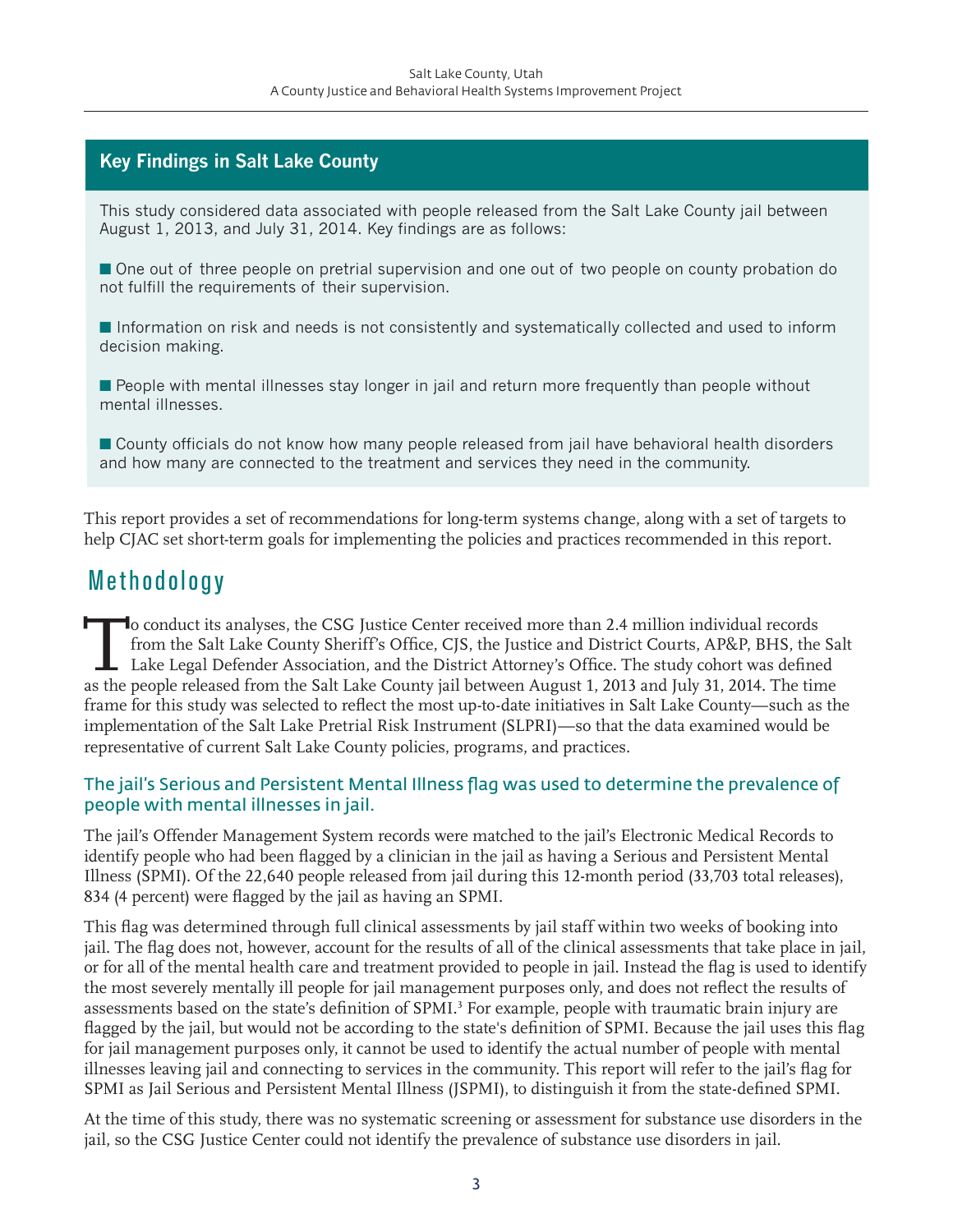#### **The Salt Lake County Criminal Justice Advisory Council**

The Salt Lake County Criminal Justice Advisory Council (CJAC) is a standing committee that meets monthly and operates under the auspices of the Salt Lake County Mayor's Office. CJAC members include the Salt Lake County mayor, Midvale City mayor, and the Salt Lake County Council members; the Salt Lake County sheriff, Salt Lake County district attorney, Salt Lake City prosecutor, and the director of the Salt Lake County Legal Defender Association; the judges and court staff of the Third District and Justice Courts; the Utah Department of Corrections and Salt Lake County Criminal Justice Services; Salt Lake County Human Services, and Salt Lake County Division of Behavioral Health Services. Through data collection, research, and dialogue among its strategic partners, CJAC makes policy and programmatic recommendations to county and state leaders. The CSG Justice Center worked closely with the division director of CJAC throughout the entirety of the initiative, including engaging in preliminary conversations about the scope of the analyses, developing datasharing agreements and receipt of data from multiple agencies, reviewing data findings, and developing policy and programming recommendations. In addition, CJAC's data management staff assisted in obtaining data, de-identifying data for use by the CSG Justice Center, and running additional data analyses.

#### The supervision failure rate for people released to CJS pretrial services was analyzed, as were the risk scores for those who received the Salt Lake Pretrial Risk Instrument assessment.

The Salt Lake Pretrial Risk Instrument (SLPRI) is a locally validated pretrial risk assessment administered by CJS shortly after an individual is booked into jail. It is used to predict failure to appear in court and risk of new criminal activity during the pretrial period. Defendants can score 1 through 6 on the SLPRI, with 6 being the highest risk level.

To determine the number of people who received an SLPRI assessment, jail releases were matched with records for people in the CJS database who were screened. Different types of release mechanisms (including release to pretrial supervision, own recognizance, overcrowding release, and orders of release) were analyzed to identify what percentage of people with each of these types of releases had received an SLPRI assessment.<sup>4</sup> Each release type was also broken down by risk level.

An analysis was also conducted of the failure rate for people who participated in pretrial supervision. Pretrial supervision failure is defined as not completing the conditions of pretrial supervision, which includes failure to appear in court, failure to initiate supervision, violation of the supervision plan, or new criminal activity. The analysis also included a breakdown of failure rate by risk level.

#### The supervision failure rate and results of the Level of Service Inventory-Revised risk assessment for people on probation with CJS and AP&P were analyzed.

CJS provides probation to people convicted of Class B misdemeanors and below, as well as some Class A misdemeanors, while AP&P provides probation to people convicted of felonies and some Class A misdemeanors. Although their data is stored in separate databases, both agencies' data were analyzed to identify the failure rates for probationers during the time frame of this study. Probation failure occurs when an individual does not comply with probation conditions, fails to report for probation, or engages in new criminal activity.

The Level of Service Inventory-Revised (LSI-R) risk assessment predicts an individual's risk of reoffending. Scores from the LSI-R assessments were analyzed for people on probation with both CJS and AP&P. The LSI-R is administered by each department separately, and each person is scored as high, medium, or low risk. Probation failure rate was also analyzed by LSI-R risk score.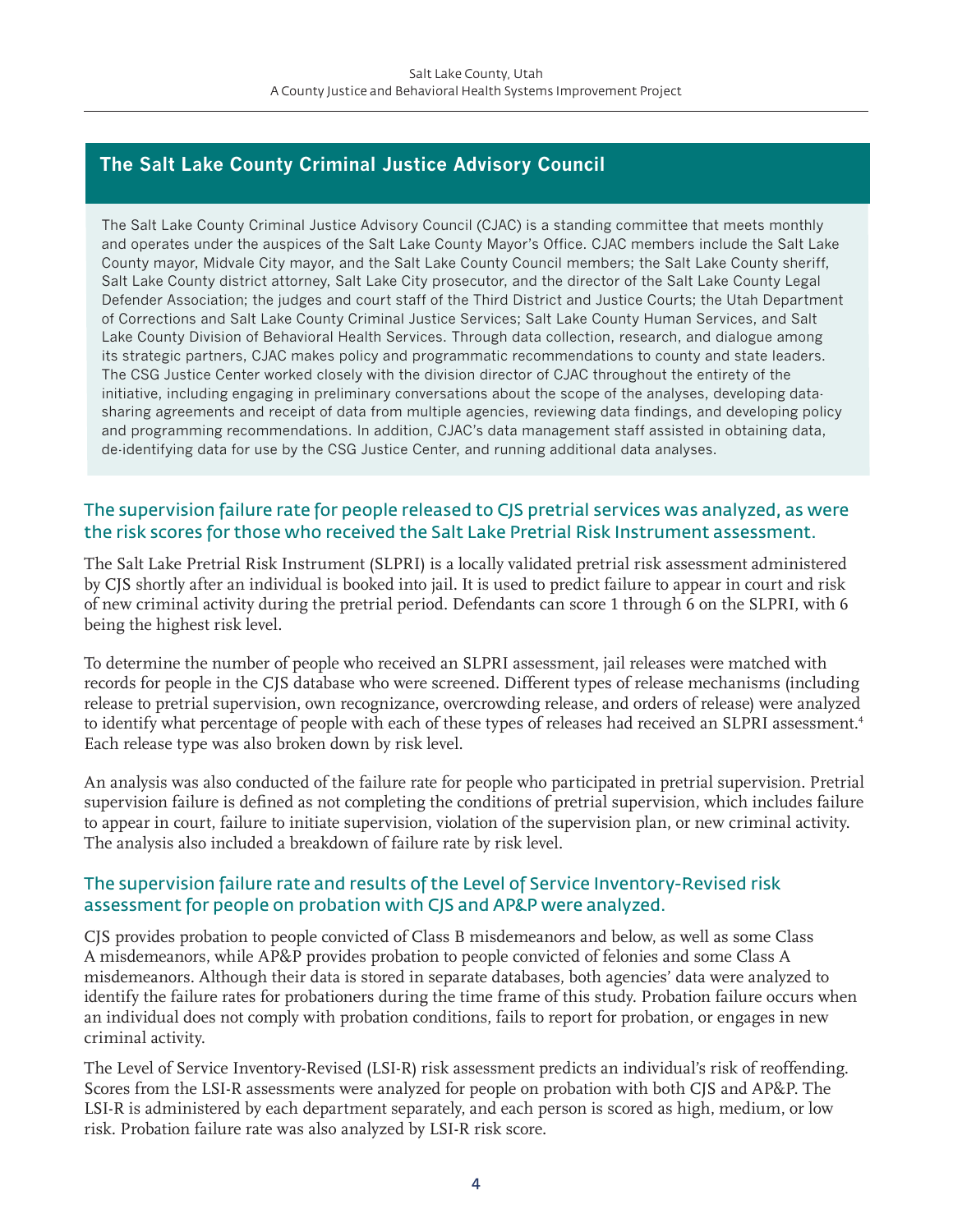# Findings

#### One out of three people on pretrial supervision and one out of two people on county probation do not fulfill the requirements of their supervision.

- **n** 33 percent of people (683 out of 2,055 people) released to CJS pretrial supervision during the 12-month period of this study did not fulfill the requirements of their supervision; the majority of these people (90 percent) failed to appear in court.
	- $\circ$  Pretrial supervision failure rates increase from 20 percent for people with the lowest SLPRI risk score of 1, to 61 percent for those with a risk score of 5.<sup>5</sup> Overall, failure rates are high for all risk levels.
	- $\circ$  National data on average failure rates for people on pretrial supervision is limited, but results indicate a rate that ranged from 1 percent to 7 percent for low-risk people and from 10 percent to 15 percent for high-risk people.<sup>6</sup>
- 53 percent of people (1,243 out of 2,347 people) released to CJS probation did not fulfill the requirements of their supervision.
	- $\circ$  Probation failure rates increased as risk levels increased; the failure rate was 27 percent for people who were assessed as being low risk according to the LSI-R, 51 percent for medium-risk people, and 69 percent for high-risk people.
	- Of people who completed probation, 71 out of 1,104 people (6 percent) had an "unsuccessful completion," which occurs when an individual satisfies all of the conditions of probation, but has outstanding fees and/or fines, or the court administratively closes the case.
	- $\circ$  Nationally, the average failure rate for people on probation is 35 percent.<sup>7</sup>

#### Information on risk and needs is not consistently and systematically collected and used to inform decision making.

- **n** There is no validated screen for mental illnesses or substance use disorders at booking into the county jail.
- n The jail's clinicians identified just 4 percent (834 of 22,640 people) of people who were released from jail as having a JSPMI.
- n More than a third of people released from jail (12,278 of 33,703 total releases, or 36 percent) had not received an SLPRI risk assessment. [See Figure 1]
	- $\circ$  22 percent (2,701 of 12,278 people released) of people who didn't receive an SLPRI risk assessment were released on overcrowding release or orders of release.
	- $\circ$  The SLPRI assessment process at the jail has changed since the time frame of the study, and more people who are released on overcrowding release are expected to receive an SLPRI assessment as a result.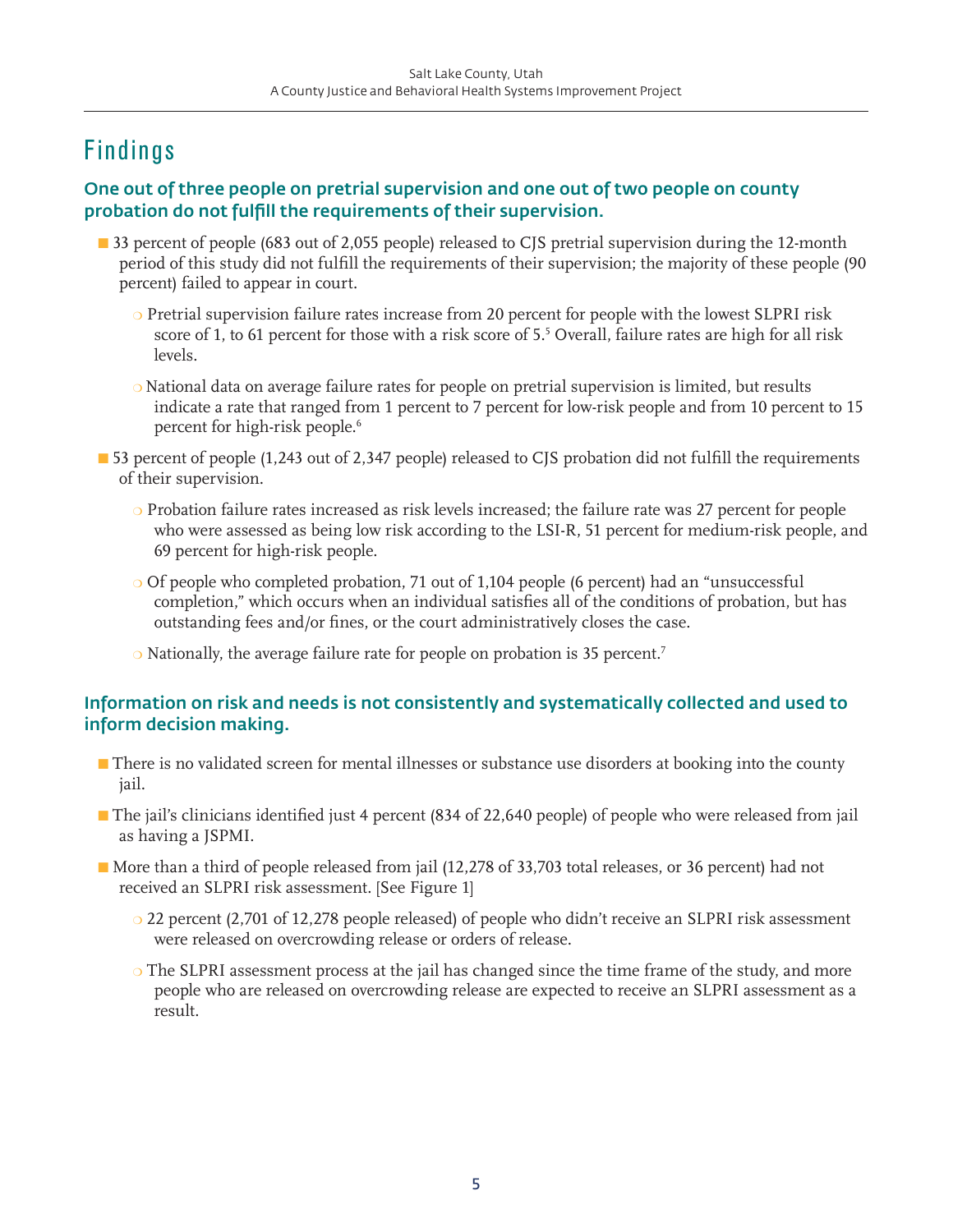#### Figure 1. Percent Released from Jail Who Received an SLPRI Assessment, August 1, 2013 through July 31, 2014



- **Of** the 21,425 people released who received an SLPRI assessment, release decisions were not consistently guided by the individual's level of risk of failure to appear in court and risk for new criminal activity during the pretrial period.
	- $\circ$  Under current release practices, many people who were assessed as being low risk received pretrial supervision, while moderate- to high-risk people were often released through overcrowding release or orders of release without any pretrial supervision.
		- **-** Recognizance releases and releases to pretrial supervision are decided based on the SLPRI score and on the types of charges the defendant faces.<sup>8</sup> Most people released on their own recognizance (74 percent) had an SLPRI score of 1 or 2, and 72 percent of those released to pretrial supervision had an SLPRI score of 2, 3, or 4.
		- <sup>n</sup> Risk information was not used to inform overcrowding releases and orders of release, even when the information was available. One third of overcrowding releases and orders of release had a SLPRI risk score of 5 or 6.

#### People with mental illnesses stay longer in jail and return more frequently than people without mental illnesses.

- **n** People with a JSPMI stayed twice as long in jail as those without a JSPMI.
	- $\circ$  The average length of stay in jail for people with a JSPMI was 46 days, compared to 22 days for people without a JSPMI. [See Figure 2] The average length of stay for everyone released from jail during the period of this study was 23 days.
	- $\circ$  People with a JSPMI have a longer length of stay in jail, regardless of offense type. The JSPMI population whose top charge was a misdemeanor had an average length of stay of 16 days in jail, compared to 7 days for the non-JSPMI population. The JSPMI population whose top charge was a felony had an average length of stay in jail of 68 days, compared to 39 days for the non-JSPMI population.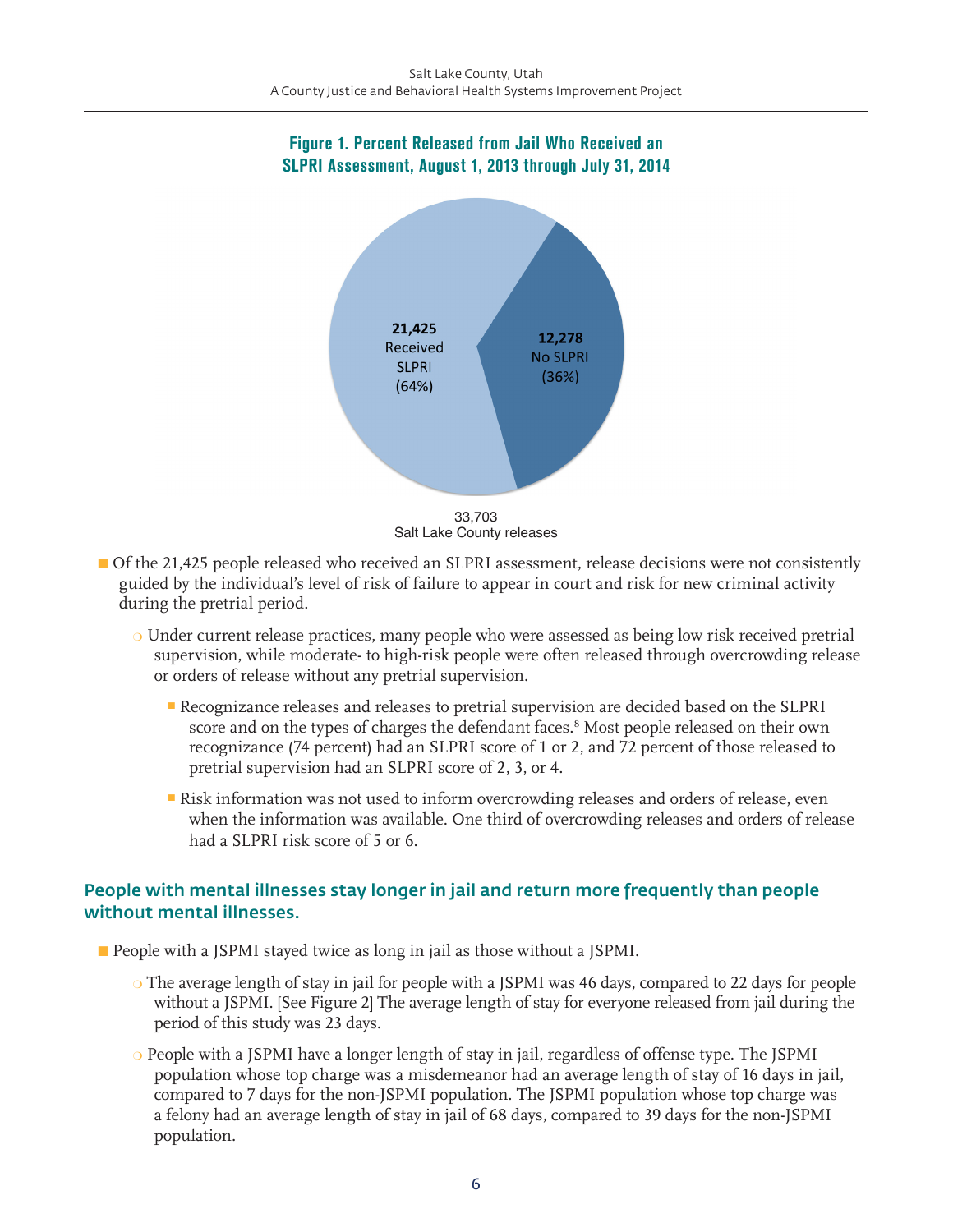

**n** People with a JSPMI returned to jail more often than people without a JSPMI during the 12-month period of this study.

o People with a JSPMI were twice as likely to be booked two or more times (58 percent) within one year of release than those without a JSPMI (29 percent). [See Figure 3]



Figure 3. Percentage of People Booked into Jail Two or More Times, August 1, 2013 through July 31, 2014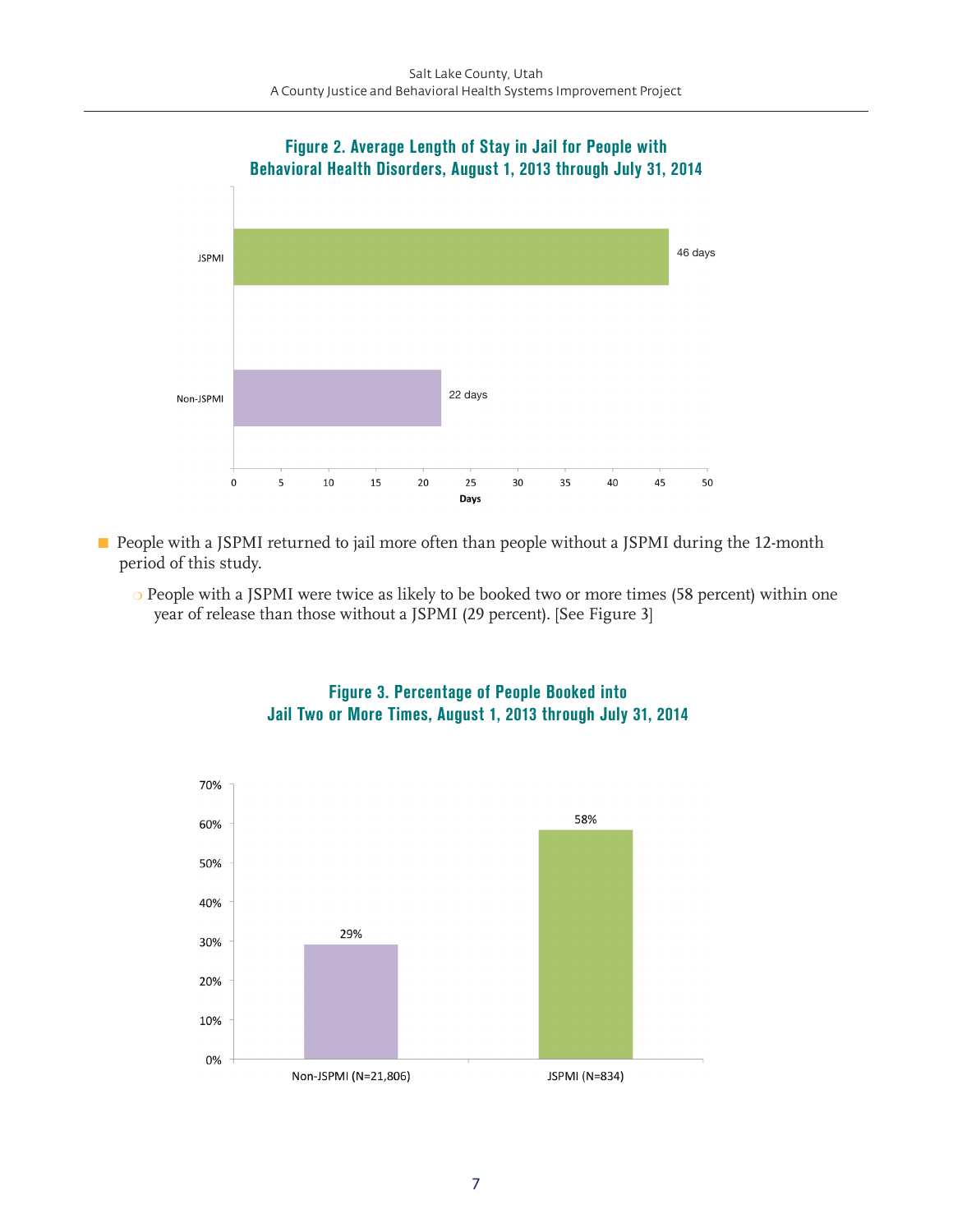#### County officials do not know how many people released from jail have behavioral health disorders and how many are connected to the treatment and services they need in the community.

- **n** The actual number of people with behavioral health disorders in jail is unknown because the JSPMI flag does not identify this population based on the state's definition of SPMI, and there is no systematic screening or assessment for substance use disorders.
- n National studies of the prevalence of mental illnesses in jails show that 17 percent of people booked into jail have a Serious Mental Illness (SMI) and up to 22 percent of the standing population may meet criteria for SMI (which is a broader definition than Utah's SPMI definition).9 National studies have found that nearly 11 percent of people on probation have mental illnesses with features more closely aligned with Utah's SPMI definition.<sup>10</sup>
- **n** For system planning purposes only, the CSG Justice Center used 14 percent as an estimate for the number of people with SPMI released from county jail, and 10 percent as the number of people with SPMI on CJS probation. Both of these numbers are not empirically based, but were determined as a result of qualitative discussions between national and local experts, including behavioral health stakeholders.

### Recommendations

The following set of recommendations is provided to CJAC to serve as a plan for long-term system changes to improve the responses to people involved with the criminal justice system, with a particular focus on those with behavioral health disorders. Each recommendation addresses resource implications that will require varying degrees of action on the part of the county and/or the state, with some requiring minimal resources and others needing significant funding to bring this work to scale. Efforts are already under way to implement some of these recommendations. Specific steps for the immediate implementation of targeted priorities are presented in the subsequent section.

#### Recommendation 1: Ensure that law enforcement responses to people with behavioral health disorders promote the safety of all involved and allow law enforcement to divert people in crisis away from jail to appropriate behavioral health care services when public safety is not an issue.

**Salt Lake County law enforcement agencies should develop concrete goals for areas for improvement,**  including the following:

- Build on the capacity of preexisting Crisis Intervention Teams by increasing the number of law enforcement officers who are trained to employ specialized police responses.
- Improve resources and guidance for officer training and education on responding to mental health calls for service.
- Build on preexisting programs and collaborative partnerships between law enforcement and behavioral health agencies, ensuring that behavioral health crisis and treatment providers administer an effective,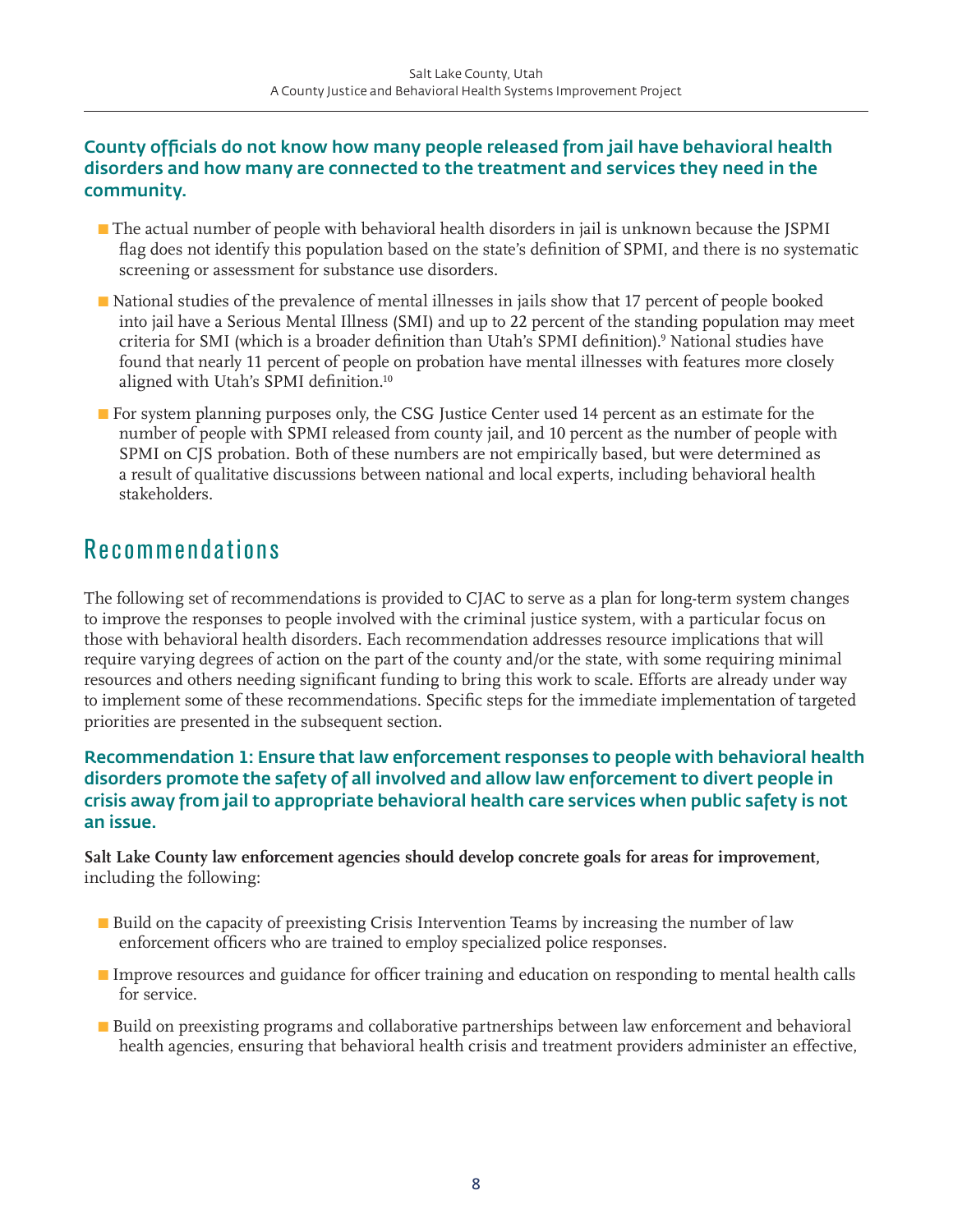comprehensive response to people referred by local law enforcement, focusing on the following existing services:

- $\circ$  Mobile Crisis Outreach Teams (MCOT)—three interdisciplinary teams of licensed clinicians and peer specialists that provide mobile crisis responses in Salt Lake County—operate throughout the county, but are stationed only in specific locations. According to qualitative interviews, some law enforcement agencies work with MCOTs and refer to MCOTs more regularly than others, and this is likely due to the geographic locations of the MCOTs. *The creation of additional MCOTs would increase law enforcement's access to this service and provide the opportunity to help divert people from unnecessary hospital stays and jail bookings, when appropriate.*
- o The University Neuropsychiatric Institute's (UNI) Receiving Center is a behavioral health crisis center that provides short-term observation and stabilization in a safe and secure environment for up to 23 hours and determines whether a person can be diverted from a hospital stay to a facility such as the UNI Wellness Recovery Center, which is a 16-bed residential facility with a recoverybased model that can provide services for up to 14 days. The UNI Receiving Center provides an effective service, but with just six beds, it is regularly at capacity, which limits law enforcement's ability to refer people to the Receiving Center. In addition, its location in Salt Lake City limits law enforcement officers outside of Salt Lake City from referring people to the Receiving Center. *An additional receiving center in a different geographic location would increase the capacity for diversion from hospitals and jail, and improve access for those referrals coming from outside of Salt Lake City.*
- o Volunteers of America partners with multiple law enforcement agencies in Salt Lake County to provide a non-medical social detox program that can be an alternative to incarceration for people who might otherwise be arrested for public intoxication.<sup>11</sup> UNI's Receiving Center and Wellness Recovery Center do not currently provide detoxification services and offer minimal treatment for people with substance use disorders. *Either expanding the existing receiving center or building a new receiving center to provide detoxification services in an alternative to hospitalization setting would fill a significant service gap in the county.*

#### Recommendation 2: Ensure that everyone who is booked into jail receives a validated pretrial risk screening and assessment to inform pretrial release and detention decisions.

**Implement pretrial screening and assessment for everyone booked into jail who is being considered for release.**  Implementation should encompass the following:

- **n** Require CJS to use the SLPRI to assess everyone being considered for release, including those considered for overcrowding release and order of release.
- n As already approved by the County Council, implement the county's plan for the Salt Lake County Sheriff's Office to administer the LSI-R Screening Version (SV) to inform assignment to jail programming, determine eligibility for pretrial diversion programs and specialty courts, and inform pretrial supervision case management.<sup>12</sup>
- Require CJS to monitor the population that remains in jail and inform the court when release might be considered.
- **n** Implement system-wide training, including for judges and court staff, on the use of SLPRI risk assessment information to guide bail decisions and on the use of the LSI-R (SV).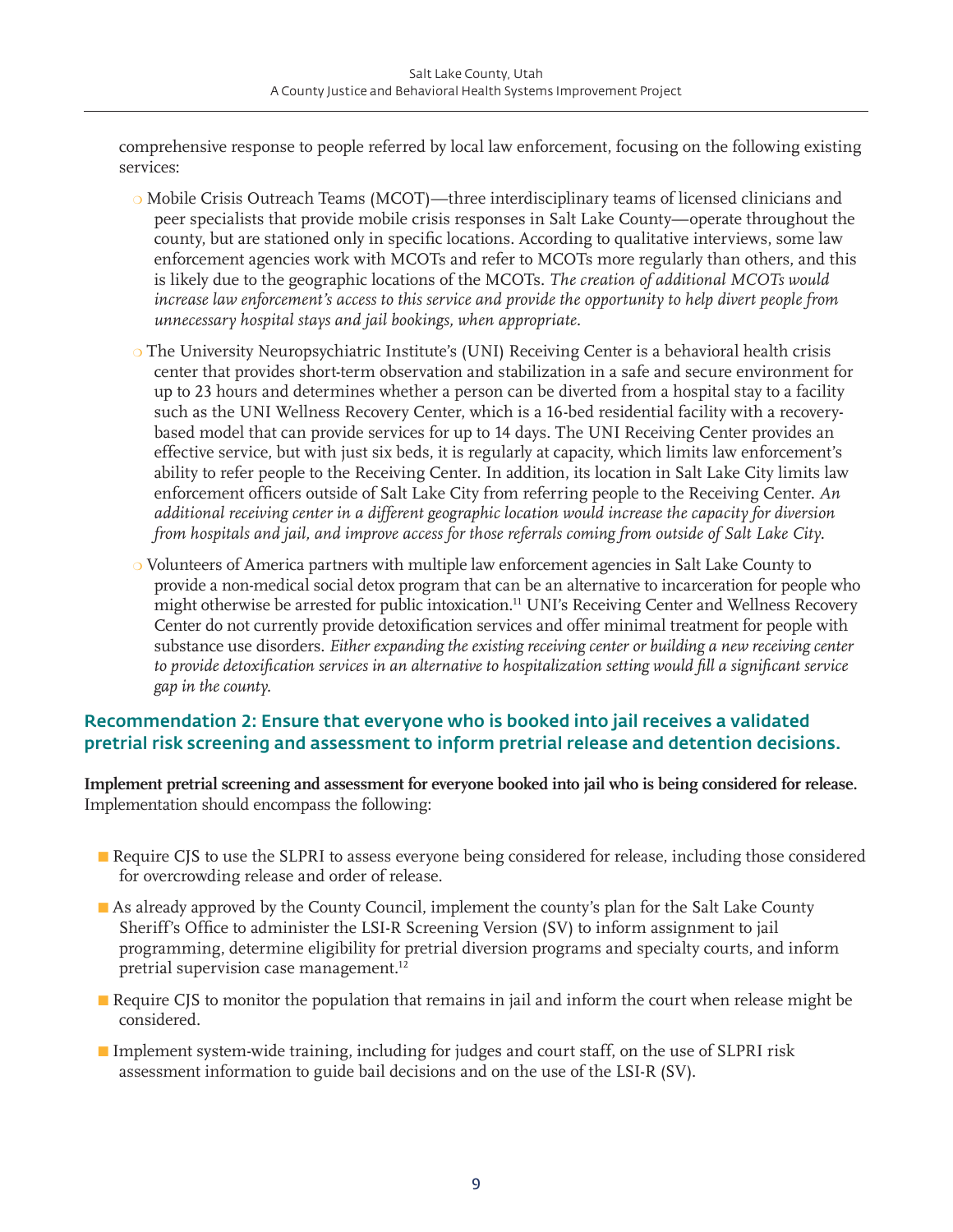#### Recommendation 3: Use the results of behavioral health screenings to inform decisions about the need for further assessment, jail population management, the delivery of behavioral health care services within the jail, and reentry planning.

**BHS and the Salt Lake County Sheriff's Office should work together to establish a comprehensive behavioral health screening process within the jail.** To create this process, the county should do the following:

- n Develop a flag for people in jail who have behavioral health disorders for the purposes of jail management, additional assessments, and connection to services upon release.
- **n** Develop a screening and assessment process that identifies the following groups of people:
	- $\circ$  People with an SPMI who qualify for Medicaid in the community.
	- $\circ$  People with substance use disorders and co-occurring mental illnesses who qualify for substance use and behavioral health care services in the community funded by block grants.
	- People with traumatic brain injuries who qualify for services in the community under Utah's Division of Services for People with Disabilities.
- Build on existing matching capabilities to develop a systematic matching process for people booked into jail who screen positive for SPMI and/or substance use disorders with BHS and the Legal Defender Association databases to identify arrestees already receiving behavioral health care in the community. This information will facilitate continuity of care while the individual is in jail and enable the connection to treatment or other services upon release. When a match occurs, there should be a mechanism that informs the community-based service provider of the individual's arrest so the service provider may communicate with jail health staff regarding the individual's current treatment, including medications. For people receiving community-based services prior to arrest, the current matching and reentry planning process should be improved to ensure continuity of care, including access to medications, to avoid interruption of treatment.
- **n** Continue to ensure that the current "Top Ten" review (by the joint staffing team of the jail, BHS, Salt Lake Legal Defender Association, CJS, and community treatment providers) of the most difficult and frequently booked cases prioritizes people who have an SPMI.
- **n** Ensure that the Salt Lake County Sheriff's Office and the judiciary use risk and need information to prioritize higher-risk people for access to the jail's available substance use treatment programming, including the Correctional Addiction Treatment Services (CATS) and the less-intensive Drug Offender Group Services (DOGS) that is often provided to people on the waitlist for CATS.

#### Recommendation 4: Use results of risk and behavioral health screenings and assessments to develop comprehensive community-based treatment and supervision plans.

**CJS and the Salt Lake County Sheriff's Office should share the results of risk and behavioral health screenings and assessments completed during the booking process with the supervision agency and community-based service providers to allow for efficient and effective connection to services and collaborative case management.** 

n At the pretrial stage, CJS should continue to use the SLPRI to provide risk information to inform release decisions. Further, the additional risk information provided by the LSI-R (SV), should be used to match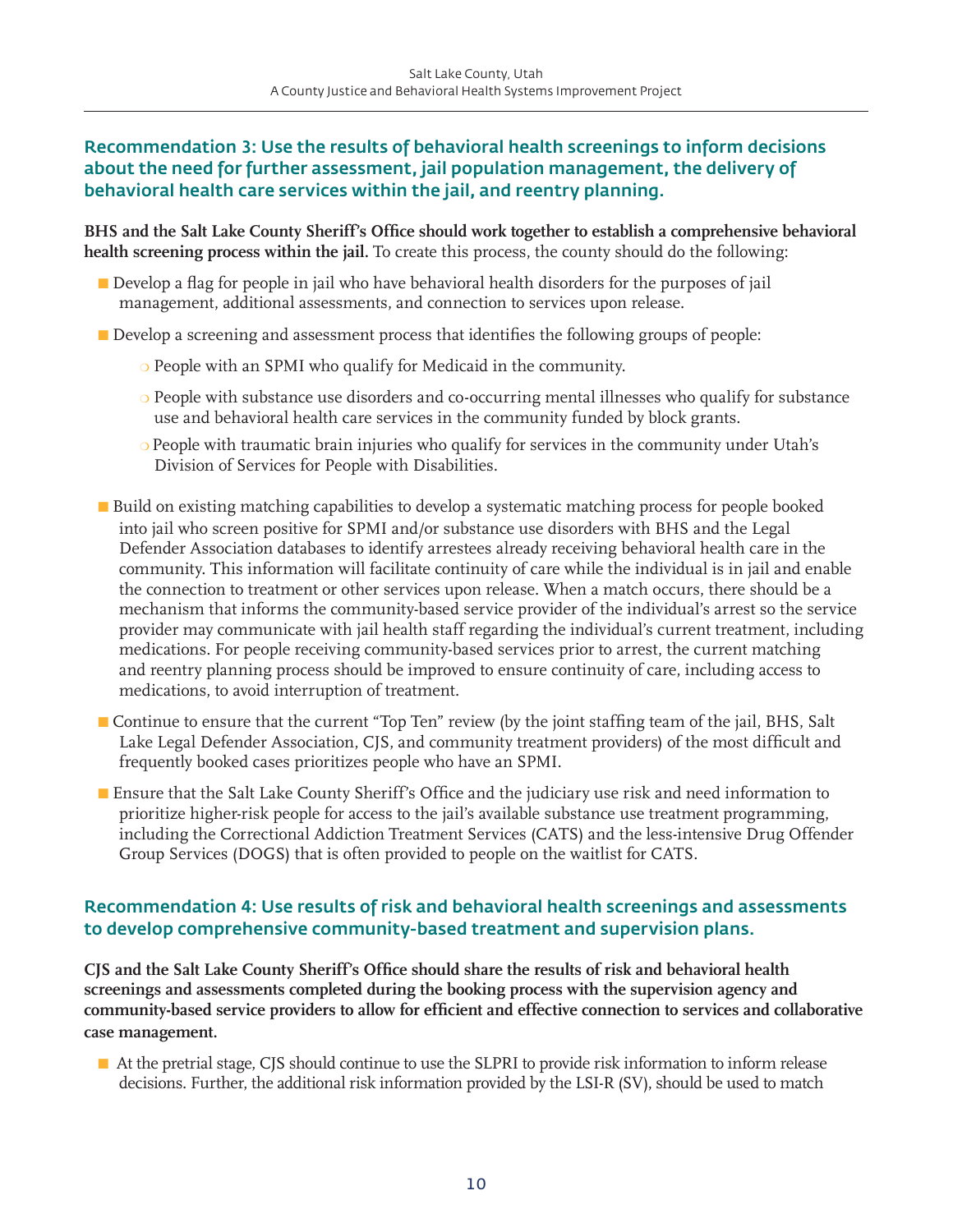level of risk with level of supervision. With the exception of the people specifically required by the court to be supervised, those identified as low risk should be considered for release on their own recognizance. Supervision resources should be prioritized for people who score in the moderate- to high-risk range. People who are assessed as low risk should receive court hearing reminders and receive minimal, if any, face-toface supervision as policy allows. Connections to treatment and other services should be made for people on pretrial supervision when necessary. Whenever possible, people identified as potentially having a serious mental illness should be offered transportation from the jail to community-based service providers.

- **n** CJS should use the results of any assessments completed at the jail in combination with the LSI-R to match the intensity of probation supervision and treatment services provided in the post-conviction stage to the individual's level of risk and needs. The Criminogenic Risk and Behavioral Health Needs Framework [See Appendix C] can be used to identify and prioritize groups of people for treatment and supervision.<sup>13</sup> The focus of supervision and treatment should be on people who score in the moderate- to high-risk range. Lowrisk people should have minimal reporting requirements and conditions, although those with significant behavioral health needs should be connected to treatment.
- Continue to ensure that the BHS network of providers incorporate risk-reduction strategies into treatment plans that address factors associated with criminal activity, which should be consistent with the statewide treatment standards developed through the Justice Reinvestment Initiative.<sup>14</sup>
- **n** Continue to ensure that BHS, the Salt Lake County Sheriff's Office, and CJS use risk and need information to prioritize access to available treatment programming, including the resources of CORE and CORE II (Co-Occurring Reentry and Empowerment), Therapeutic Communities, ACT Teams, and other residential and non-residential programs.<sup>15</sup>
- n Continue to ensure that protocols for release of information in accordance with state and federal privacy laws are implemented.

#### Recommendation 5: Develop a plan to improve pretrial and probation supervision completion rates.

#### **CJS should implement the following:**

- **n** Develop personnel policies that hold staff accountable for the use of evidence-based practices that are required by the organization, and reward officers who implement these practices and demonstrate effective case management skills.
- **n** Determine whether the current level of SLPRI and LSI-R training is sufficient to ensure fidelity to the use of these tools and guide effective case planning to address criminogenic needs.
- **n** Develop additional programming to increase the use of Cognitive-Based Therapy (CBT) curricula that address factors associated with arrest; "front-load" services during pretrial and probation supervision; and establish specialized supervision caseloads for people with behavioral health disorders.
- **n** Pretrial and probation supervision agencies should coordinate with BHS for moderate- to high-risk people with an SPMI, and include navigation assistance in enrolling with Medicaid and connecting with behavioral health assessment services, when necessary.
- **n** Pretrial and probation supervision should connect moderate- to high-risk people who have a substance use disorder and/or lower levels of mental illness (non-SPMI) to appropriate services to address their needs.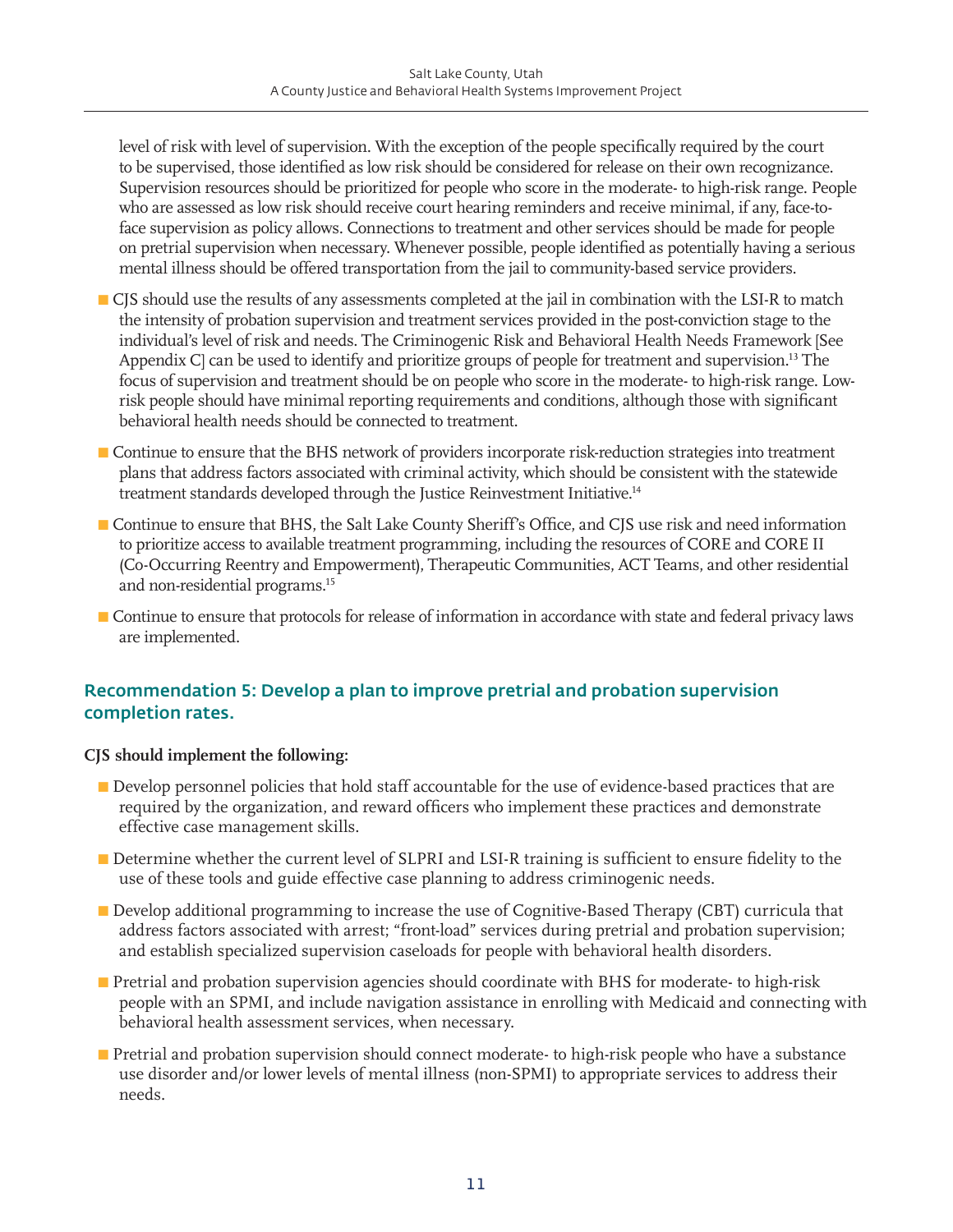- Enhance the current Waiver Program by developing a pool of "probation violator funds" and associated policies to be used for people in technical violation status due to inability to pay for services.16 Eligible services may include: electronic monitoring, assessments, programming/treatment, transportation needs, and urinalysis testing.
- Develop collaborative partnerships to enhance the quality of supervision for moderate- to high-risk people through efforts including:
	- o Cross-train CJS probation staff with AP&P on the joint use of CBT curricula and other resources to provide consistent programming for probationers who move throughout the system.
	- O Cross-train CJS pretrial and probation staff with the Federal Office of Probation and Pretrial Services in the District of Utah to provide consistent programming and use of evidence-based practices for supervision of pretrial clients and probationers who move through the system.
	- $\circ$  Develop a "sanction and incentive" matrix that coordinates with the AP&P matrix to respond consistently to probation violations.
	- $\circ$  Fully implement the county's community-based Intensive Supervision Program pilot, which is administered by CJS and the Salt Lake County Sheriff's Office to increase supervision and referrals to services for moderate- and high-risk people, including family-based interventions for those with substance use disorders.<sup>17</sup>
	- $\circ$  Increase collaboration with the Justice Courts to improve communication with and support of pretrial and probation services, including a review of the current Memorandum of Understanding for pretrial supervision requirements.
- **n** Justice Courts should establish performance requirements for private probation agencies that provide supervision for the Justice Courts.

#### Recommendation 6: Enhance the mechanisms that connect people in jail who have behavioral health disorders to community-based behavioral health care services upon their release.

#### **BHS should work collaboratively with the Salt Lake County Sheriff's Office and other community providers to:**

- **n** Enhance in-reach services to people in jail and reentry planning to connect to care those identified with behavioral health disorders, based on their eligibility for services in the community.
- **n** Develop a mechanism to identify the jail population's health insurance coverage status (Medicaid, Medicare, Veterans, or private insurance), if any, and assist those eligible to be connected to health care coverage as allowed by their length of stay in jail.
- n Increase service capacity, as resources allow, if the population identified as meeting eligibility requirements for behavioral health care services expands.
- **Expand the capacity of the current mental health liaison who works with BHS and the Salt Lake Legal** Defender Association to identify and connect people in jail who have behavioral health disorders to existing mental health diversion and treatment programs. There should be more than one full-time staff person to ensure that these connections are made.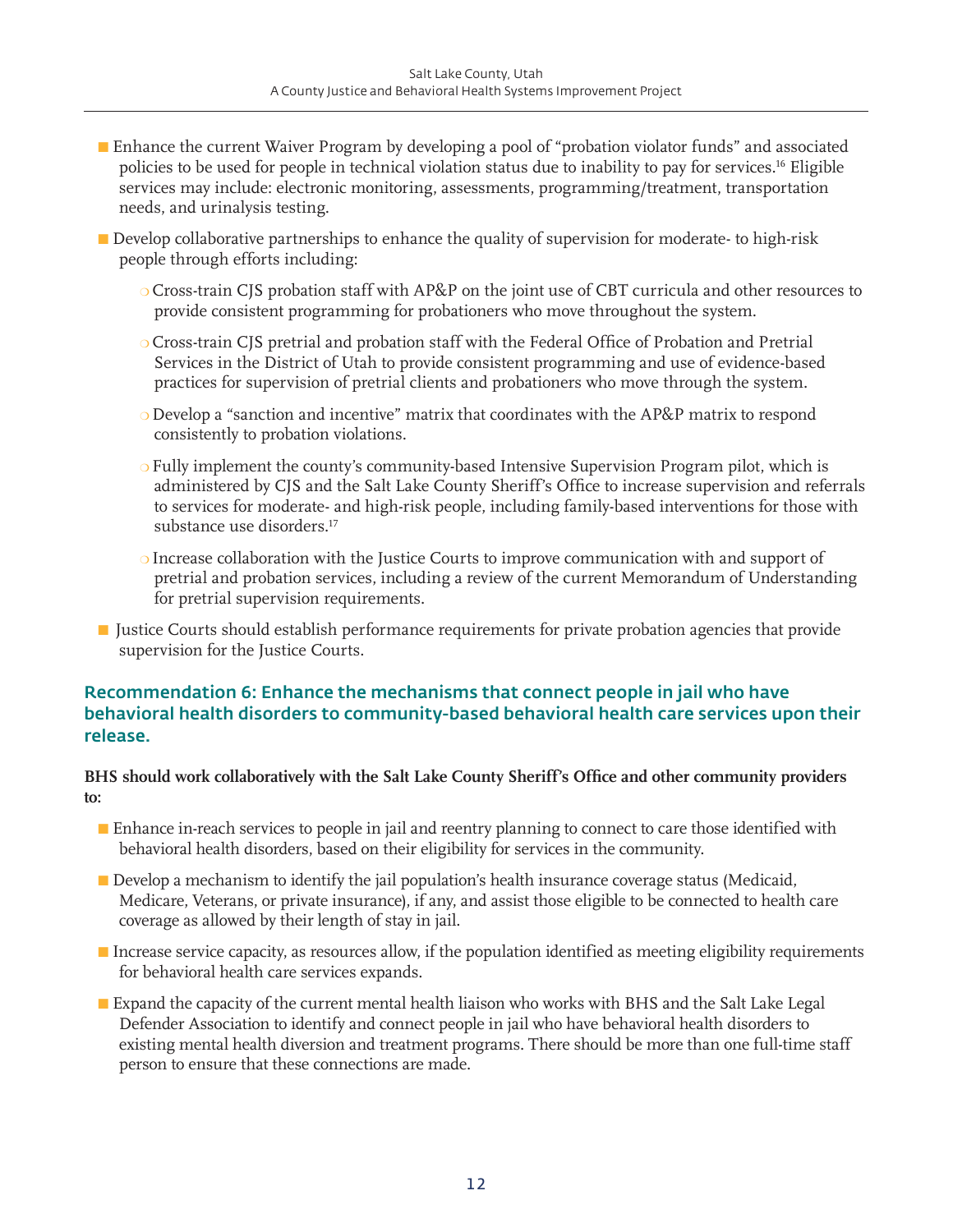**n** Develop a collaborative approach to ensure that people who are identified as eligible for connection to care and have agreed to receive services in the community can be transported directly to a treatment provider in the community. This can be achieved through the existing ATI transportation system or other methods.

Recommendation 7: Track the implementation of the CSG Justice Center's recommendations, and develop a process for ongoing system analysis and outcome measurement for key criminal justice system indicators, including the number of people with behavioral health disorders in the criminal justice system.

**CJAC should manage, coordinate, and monitor the implementation of the recommendations of this report, as well as regularly inform stakeholders of their status.** 

- n Implement a data dashboard to track key performance measures of Salt Lake County's criminal justice system.
	- $\circ$  The data dashboard will feature information from agencies including the Sheriff's Office, the Justice and District Courts, the District Attorney's Office, CJS's probation and pretrial services, AP&P, and BHS.
	- $\circ$  Use the data dashboard to regularly report on the criminal justice population, including bookings into jail; average daily populations; releases; length of stay; proportions of entries and exits into jail; pretrial supervision and probation; and court case clearance rates.
- Upon implementation of behavioral health screening and assessment practices, ensure that the data dashboard tracks progress related to identifying people with behavioral health disorders entering the jail, reducing their length of stay in jail, connecting them to services in the community, and ensuring that their rates of return to jail decline.
- **n** Ensure that the data dashboard tracks changes in the jail population due to changes in protocols and practices resulting from the implementation of Utah's justice reinvestment reforms. In addition, the dashboard should incorporate data related to the justice reinvestment reforms tracked by the state.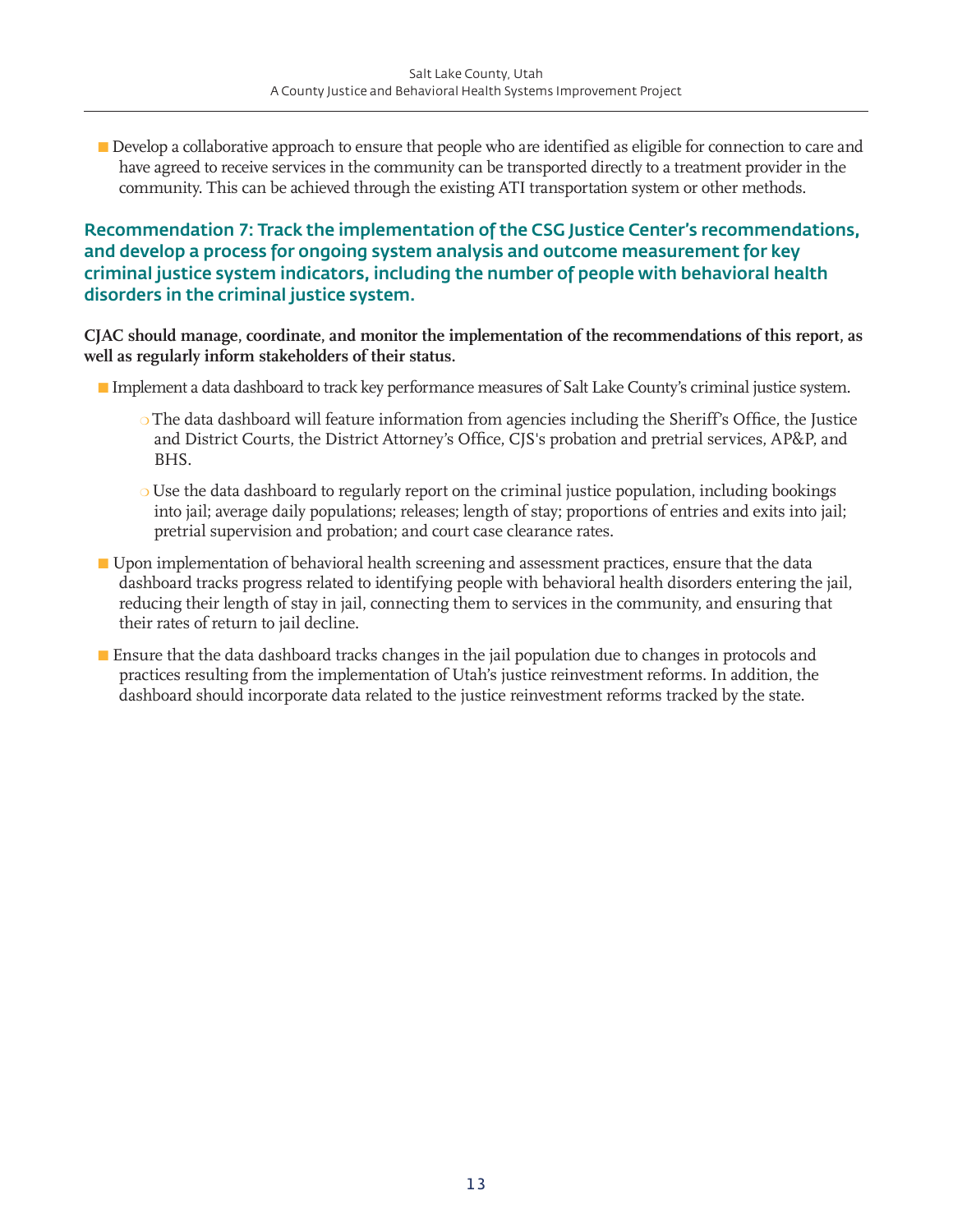# Action Plan

To implement the recommendations in the previous section, county leaders should be focused on the following outcomes:

- *Reduce the number of people with behavioral health disorders who are booked into jail*
- *Reduce the length of time people with mental illnesses stay in jail*
- *Increase the number of people released from jail who are connected to community-based services and supports*
- *Reduce the number of people returning to jail*

To achieve these outcomes, county leaders should track progress in three areas: screening, connection to services, and community supervision. The targets below are intended to enable progress in these three areas. Some of these targets will require minimal new resources and others will require significant funding.

| <b>ISSUE</b>                  | <b>TARGETS</b>                                                                                                                                                        | <b>DETAIL</b>                                                                                                                                                                                                                                                                                                                                                                                                                                                                                                                                                                                                                                                                                                                                                                                                                                                                      |  |
|-------------------------------|-----------------------------------------------------------------------------------------------------------------------------------------------------------------------|------------------------------------------------------------------------------------------------------------------------------------------------------------------------------------------------------------------------------------------------------------------------------------------------------------------------------------------------------------------------------------------------------------------------------------------------------------------------------------------------------------------------------------------------------------------------------------------------------------------------------------------------------------------------------------------------------------------------------------------------------------------------------------------------------------------------------------------------------------------------------------|--|
| Screening                     | 100 percent of people who<br>enter jail are screened at<br>booking for mental illness.                                                                                | The Brief Jail Mental Health Screen (or a similar<br>validated mental health screen) should be administered<br>during the jail booking process. Each person should receive<br>a score based on the screen, and a flag for mental illness<br>should be entered into the jail's data management system.                                                                                                                                                                                                                                                                                                                                                                                                                                                                                                                                                                              |  |
|                               | 100 percent of people who<br>enter jail are screened at<br>booking for substance use<br>disorders.                                                                    | The Texas Christian University Drug Screen (or a<br>similar validated substance use disorder screen) should be<br>administered during the jail booking process. Until this<br>screen is fully adopted, this substance use disorder screen<br>should be administered for people who screen positive for<br>mental illness, or at the start of pretrial supervision.                                                                                                                                                                                                                                                                                                                                                                                                                                                                                                                 |  |
|                               | 100 percent of people<br>who enter jail receive a<br>pretrial risk screening and<br>assessment.                                                                       | The SLPRI should be administered shortly after booking<br>to everyone who will be processed through the Salt Lake<br>County system. The SLPRI is currently only administered<br>to 68 percent of people booked into jail, but according to<br>qualitative conversations with stakeholders, protocols have<br>changed since this data was collected to allow for everyone<br>released as a result of overcrowding release to receive an<br>SLPRI assessment, which should increase the percentage<br>of people who receive an SLPRI assessment. <sup>18</sup><br>The LSI-R (SV) should be administered at booking<br>to everyone who will be processed through the Salt<br>Lake County court system to inform assignment to jail<br>programming, determine eligibility for pretrial diversion<br>programs and specialty courts, and inform pretrial<br>supervision case management. |  |
| <b>Connection to Services</b> | 100 percent of people who<br>screen positive for a mental<br>illness and/or substance<br>use disorder receive an<br>assessment either in jail or in<br>the community. | Screening and assessment information should be shared<br>between the Sheriff's Office, BHS, the Legal Defender<br>Association, and CJS to facilitate connection to services upon<br>release.                                                                                                                                                                                                                                                                                                                                                                                                                                                                                                                                                                                                                                                                                       |  |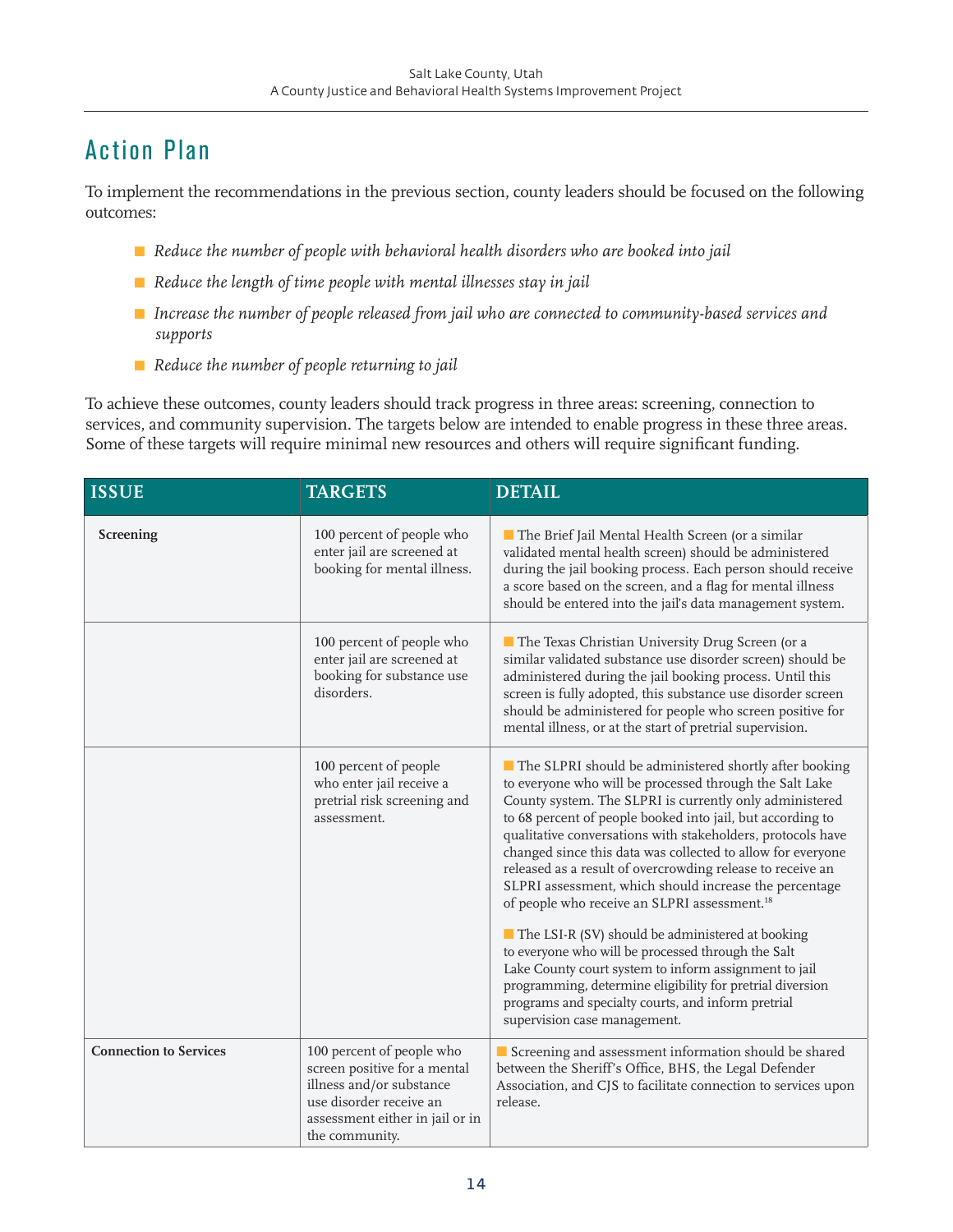| <b>ISSUE</b>                                                                                                  | <b>TARGETS</b>                                                                                                                                                                                                                                                                               | <b>DETAIL</b>                                                                                                                                                                                                                                                                                                                                                                                                                                                                                                                                                                                                                                                                                                                                                                                                                                                                                                                                                                                                        |
|---------------------------------------------------------------------------------------------------------------|----------------------------------------------------------------------------------------------------------------------------------------------------------------------------------------------------------------------------------------------------------------------------------------------|----------------------------------------------------------------------------------------------------------------------------------------------------------------------------------------------------------------------------------------------------------------------------------------------------------------------------------------------------------------------------------------------------------------------------------------------------------------------------------------------------------------------------------------------------------------------------------------------------------------------------------------------------------------------------------------------------------------------------------------------------------------------------------------------------------------------------------------------------------------------------------------------------------------------------------------------------------------------------------------------------------------------|
| <b>Connection to Services</b>                                                                                 | 95 percent of people<br>who have a behavioral<br>health disorder and a<br>prior connection to BHS<br>reestablish services with<br>their treatment providers<br>within four weeks of release<br>from jail.                                                                                    |                                                                                                                                                                                                                                                                                                                                                                                                                                                                                                                                                                                                                                                                                                                                                                                                                                                                                                                                                                                                                      |
|                                                                                                               | 75 percent of people who<br>have a behavioral health<br>disorder and no prior<br>connection to BHS will<br>be connected to services<br>within four weeks of<br>release from jail.                                                                                                            | As information on the prevalence of behavioral health<br>disorders in jail is gathered and tracked, the gaps in<br>services should be identified, with the goal of connecting<br>everyone with a behavioral health disorder who enters jail<br>to services in the community.                                                                                                                                                                                                                                                                                                                                                                                                                                                                                                                                                                                                                                                                                                                                         |
|                                                                                                               | 100 percent of people in<br>jail who have behavioral<br>health disorders and are<br>eligible for and willing to be<br>connected to services in the<br>community are transported<br>directly to a treatment<br>provider through the ATI<br>transport system or other<br>methods upon release. |                                                                                                                                                                                                                                                                                                                                                                                                                                                                                                                                                                                                                                                                                                                                                                                                                                                                                                                                                                                                                      |
| <b>Community Supervision*</b><br>*See Appendix B for a<br>description of how these targets<br>were developed. | Reduce by 50 percent the<br>supervision failure rate<br>for people assigned to CJS<br>pretrial and probation<br>supervision by prioritizing<br>supervision resources for<br>the moderate- and high-<br>risk SPMI population.                                                                 | A specialized pretrial supervision caseload to serve<br>approximately 200 moderate- to high-risk people with an<br>SPMI should be established to provide an appropriate<br>level of supervision. In addition, BHS staff embedded in<br>CJS should provide navigation to services and assist with<br>assessment needs.<br>A specialized probation supervision caseload to serve<br>approximately 150 moderate- to high-risk people with an<br>SPMI should be established to provide an appropriate<br>level of supervision. In addition, BHS staff embedded in<br>CJS should provide navigation to services and assist with<br>assessment needs.<br>O 75 percent of this group should be connected to<br>services within two weeks.<br>$\circ$ 90 percent of this group should be connected to<br>services within three weeks.<br>O Probation caseload size should be set to allow for<br>appropriate supervision of moderate- to high-risk<br>people with an SPMI. Caseloads in the range of 25-40<br>are projected. |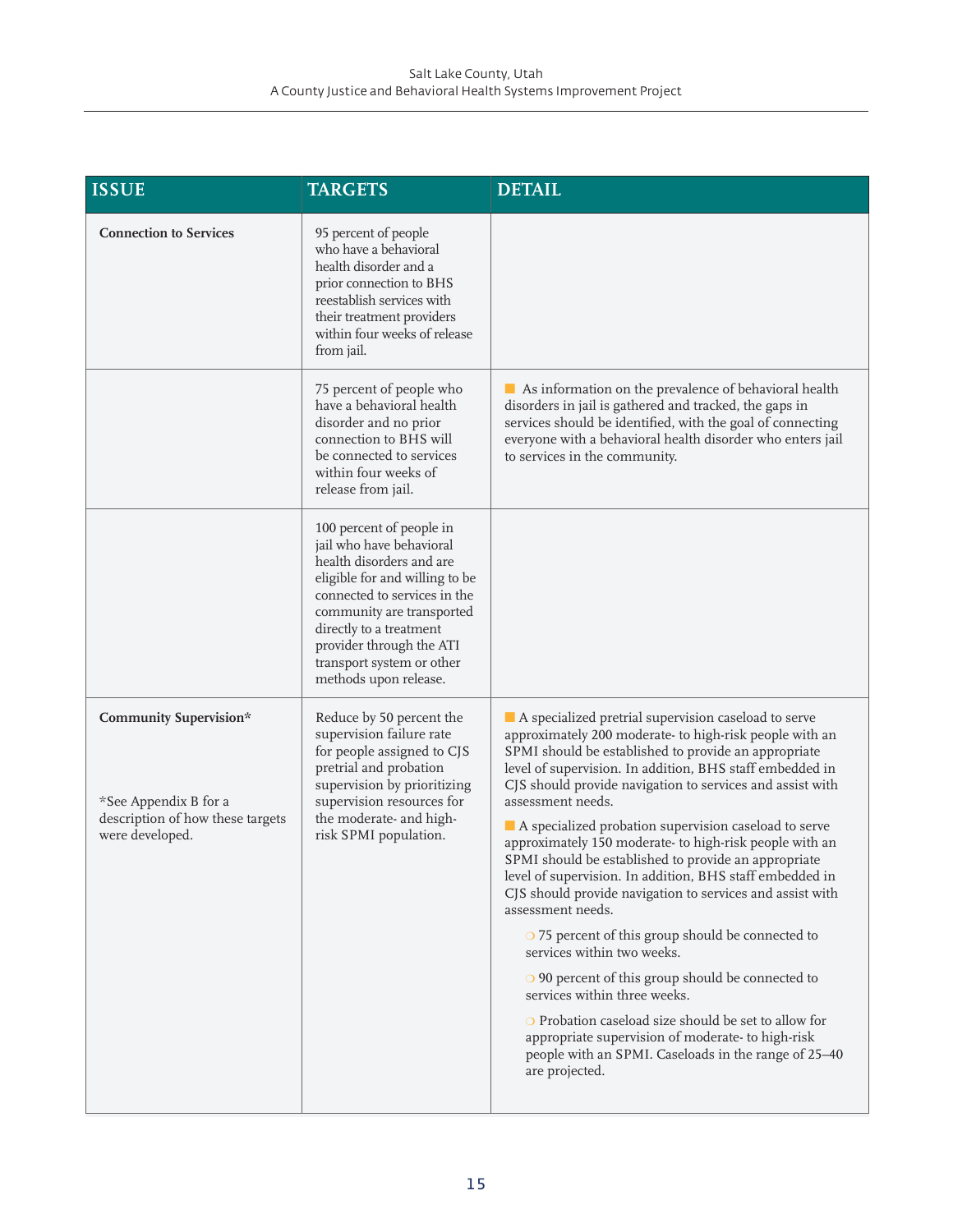#### Salt Lake County, Utah A County Justice and Behavioral Health Systems Improvement Project

| <b>ISSUE</b>                 | <b>TARGETS</b>                                                                                                                                                                                                                                                                                                                                                              | <b>DETAIL</b>                                                                                                                                                                                                                                                                                                                                                                                                                                                                                                                                                                                                                                                                                                                                                                                                                                                                                               |
|------------------------------|-----------------------------------------------------------------------------------------------------------------------------------------------------------------------------------------------------------------------------------------------------------------------------------------------------------------------------------------------------------------------------|-------------------------------------------------------------------------------------------------------------------------------------------------------------------------------------------------------------------------------------------------------------------------------------------------------------------------------------------------------------------------------------------------------------------------------------------------------------------------------------------------------------------------------------------------------------------------------------------------------------------------------------------------------------------------------------------------------------------------------------------------------------------------------------------------------------------------------------------------------------------------------------------------------------|
| <b>Community Supervision</b> | Reduce by 50 percent the<br>supervision failure rate<br>for people assigned to CJS<br>pretrial and probation<br>supervision by prioritizing<br>supervision resources for<br>moderate- to high-risk<br>people who do not have an<br>SPMI, but who may have<br>other behavioral health<br>needs, such as lower levels<br>of mental illness and/or<br>substance use disorders. | A pretrial supervision caseload to serve approximately<br>1,500 moderate- to high-risk people without an SPMI, but<br>who may have other behavioral health needs, should be<br>established.<br>$\blacksquare$ A probation supervision caseload to serve approximately<br>1,400 moderate- to high-risk people without an SPMI, but<br>who may have other behavioral health needs, should be<br>established.<br>Moderate- and high-risk people without an SPMI, but<br>who may have other behavioral health needs, who are as-<br>signed to pretrial and probation supervision should be con-<br>nected to behavioral health care services in the community.<br><b>Probation caseload size should be set to allow for appro-</b><br>priate supervision of moderate- to high-risk people without<br>an SPMI, but who may have other behavioral health needs.<br>Caseloads in the range of 50-75 are projected. |



Stepping Up: A National Initiative to Reduce the Number of People with Mental Illnesses in Jails, which is sponsored by the National Association of Counties, the American Psychiatric Foundation Association, and The Council of State Governments Justice Center, calls on counties across the

country to reduce the prevalence of people with mental illnesses being held in county jails. The work being done in Salt Lake County, the leadership that Salt Lake County's Criminal Justice Advisory Council has demonstrated, and the findings emerging from the data analysis presented in this report are instructive for counties everywhere that are "stepping up" to reduce the numbers of people with mental illnesses in their jails.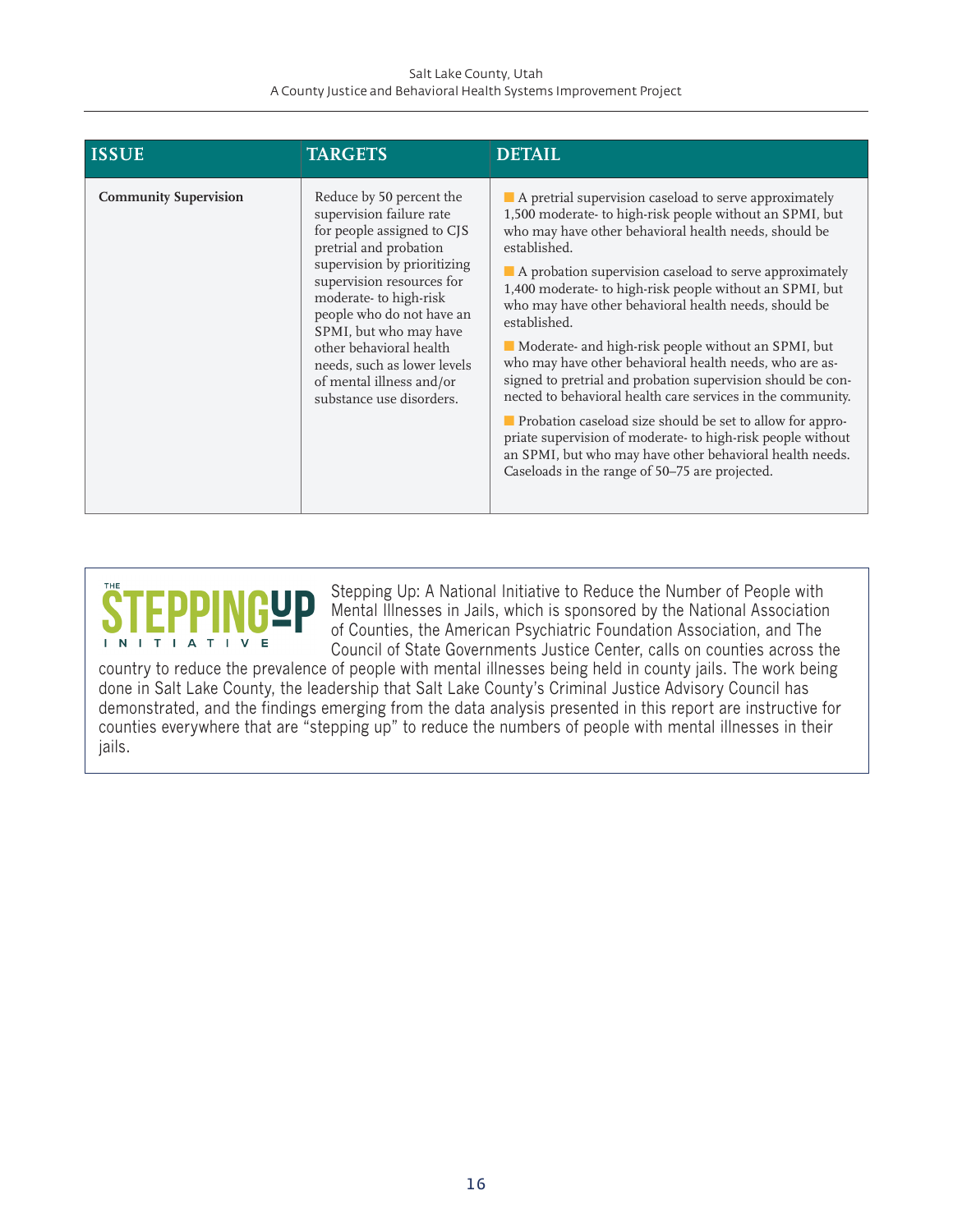# Appendix A

#### Behavioral Health Services in Salt Lake County<sup>19</sup>

| <b>Law Enforcement</b><br>and Emergency<br><b>Services</b>                                                                                                                                                                                                                                     | Jail                                                                                                                                                                                                                                                                               | <b>Courts</b>                                                                                                                                                                                      | <b>Reentry</b>                                                                                                                                                                                                                                                                                                                                                                                                               | <b>Community</b>                                                                                                                                                                                                                                                                                                                                                                                                                                                       |
|------------------------------------------------------------------------------------------------------------------------------------------------------------------------------------------------------------------------------------------------------------------------------------------------|------------------------------------------------------------------------------------------------------------------------------------------------------------------------------------------------------------------------------------------------------------------------------------|----------------------------------------------------------------------------------------------------------------------------------------------------------------------------------------------------|------------------------------------------------------------------------------------------------------------------------------------------------------------------------------------------------------------------------------------------------------------------------------------------------------------------------------------------------------------------------------------------------------------------------------|------------------------------------------------------------------------------------------------------------------------------------------------------------------------------------------------------------------------------------------------------------------------------------------------------------------------------------------------------------------------------------------------------------------------------------------------------------------------|
| • Crisis Intervention<br>Teams (and CIT<br>Investigative Unit)<br>· Mobil Crisis Outreach<br>Teams<br>• Receiving Center<br>· Wellness Recovery<br>Center<br>• Crisis-Line and a<br>Peer-Run Warm Line for<br>Mental Health Support<br>. Volunteers of America<br>(VOA) Social Detox<br>Center | · Jail Mental Health<br>Services<br>• Mental Health Release<br>to Alternatives to<br>Incarceration Programs<br>• Correctional Addiction<br><b>Treatment Services</b><br>• Community Response<br>Team<br>· CJS Release<br>Coordinator<br>• State Hospital<br>Competency Restoration | · Mental Health Courts<br>• Veteran's Courts<br>•Drug Courts<br>• Legal Defender<br>Association's Mental<br>Health Liaison and<br>Social Services<br>Positions<br>• Case Resolution<br>Coordinator | . Top Ten Case Review<br>.Jail Diversion Outreach<br>Team<br>.CORF Land II<br>· Alternative to<br>Incarceration<br>Transportation<br>·Drug Offender Reform<br>Act Supervision Program<br>· Mental Health and<br>Substance Use Disorder<br>Programs<br>.4th Street Clinic<br>•Department of<br>Workforce Services'<br>Medicaid Eligibility<br><b>Specialists</b><br>• Gap Funding for<br><b>Behavioral Health</b><br>Services | . Right Person In and Out<br>Housing<br>. CJS Mental Health Court<br>Case Manager<br>· Veterans Outreach<br>Coordinator<br>• Utah Defendant Offender<br>Workforce Development<br>• Utah Support Advocates<br>for Recovery Awareness<br>· National Alliance on<br>Mental Illness<br>• Intensive Supervision<br>Pilot<br>· Representative Payee<br>Option for People Who<br>are Unable to Manage<br>Their Own Benefits<br>• VOA Assertive<br>Community Treatment<br>Team |

## Appendix B

#### Underlying Assumptions for Caseload Targets

To determine the capacity necessary to address these targets, projected prevalence rates for mental illnesses and substance use disorders were established. The CSG Justice Center used 14 percent as an estimate for the number of people with SPMI released from county jail, and 10 percent as the number of people with SPMI on CJS probation. Both of these numbers are not empirically based, but were determined as a result of qualitative discussions between national and local experts, including behavioral health stakeholders.

The following underlying assumptions were established to determine caseload sizes:

- $\blacksquare$  Higher-risk SPMI people is the primary target population.
- Higher-risk/non-SPMI people should also be targeted to reduce overall failure rates.
- n All high- and medium-risk people should be supervised during pretrial stage, requiring CJS to absorb overcrowding release and order of release high- and medium-risk releases who are currently not supervised.
- **n** All higher-risk people who screened positive for SPMI should receive pretrial and probation supervision in conjunction with connection to the appropriate behavior health care services.
- n All low-risk people at the pretrial stage should be considered for own recognizance bonds; those with SPMI should have verified connection to behavioral health care services and receive court reminders.
- Higher-risk people screened positive for a substance use disorder should be referred for services at both the pretrial and probation stages, realizing treatment may not be ordered at the pretrial stage.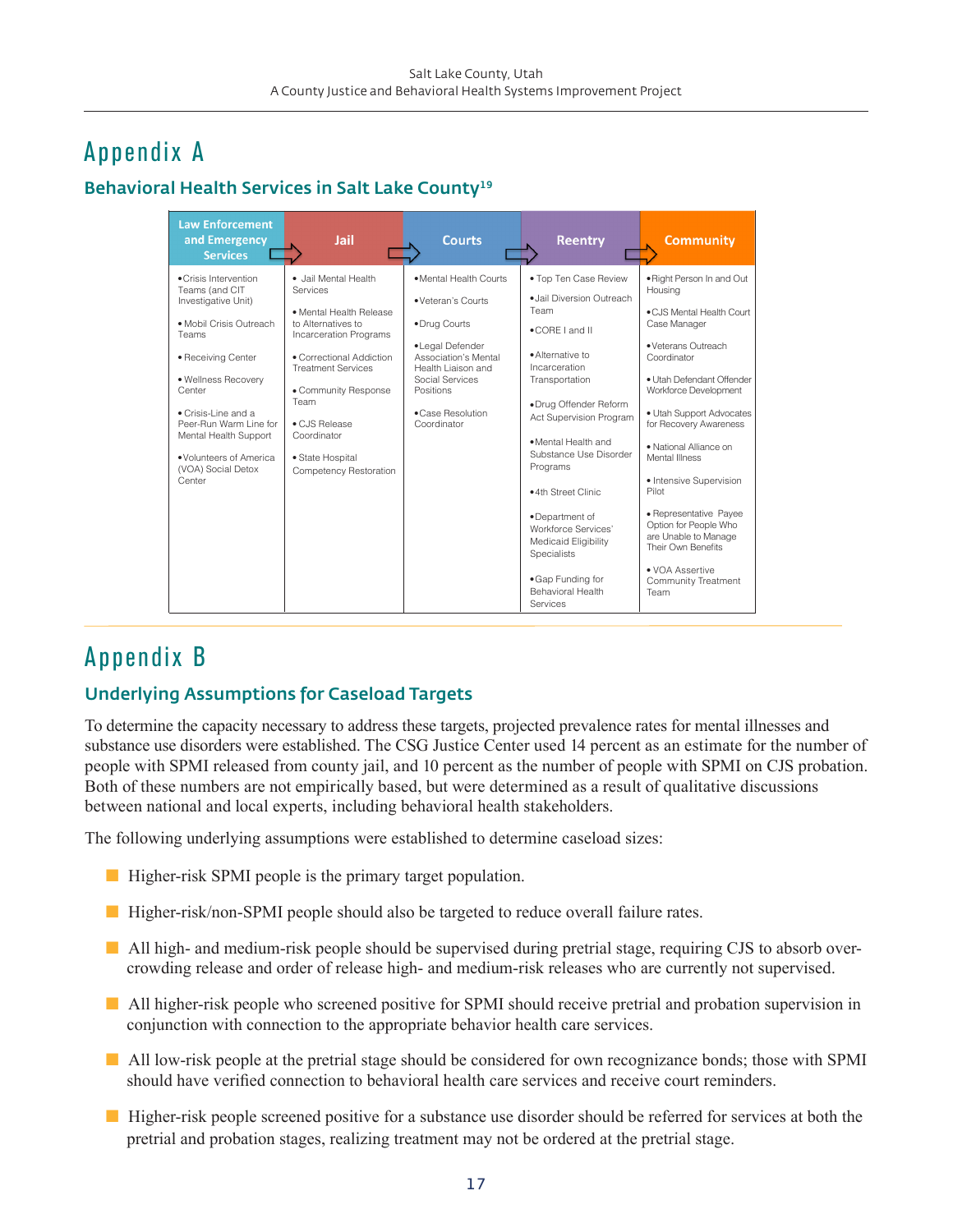# Appendix C

#### Criminogenic Risk and Behavioral Health Needs Framework

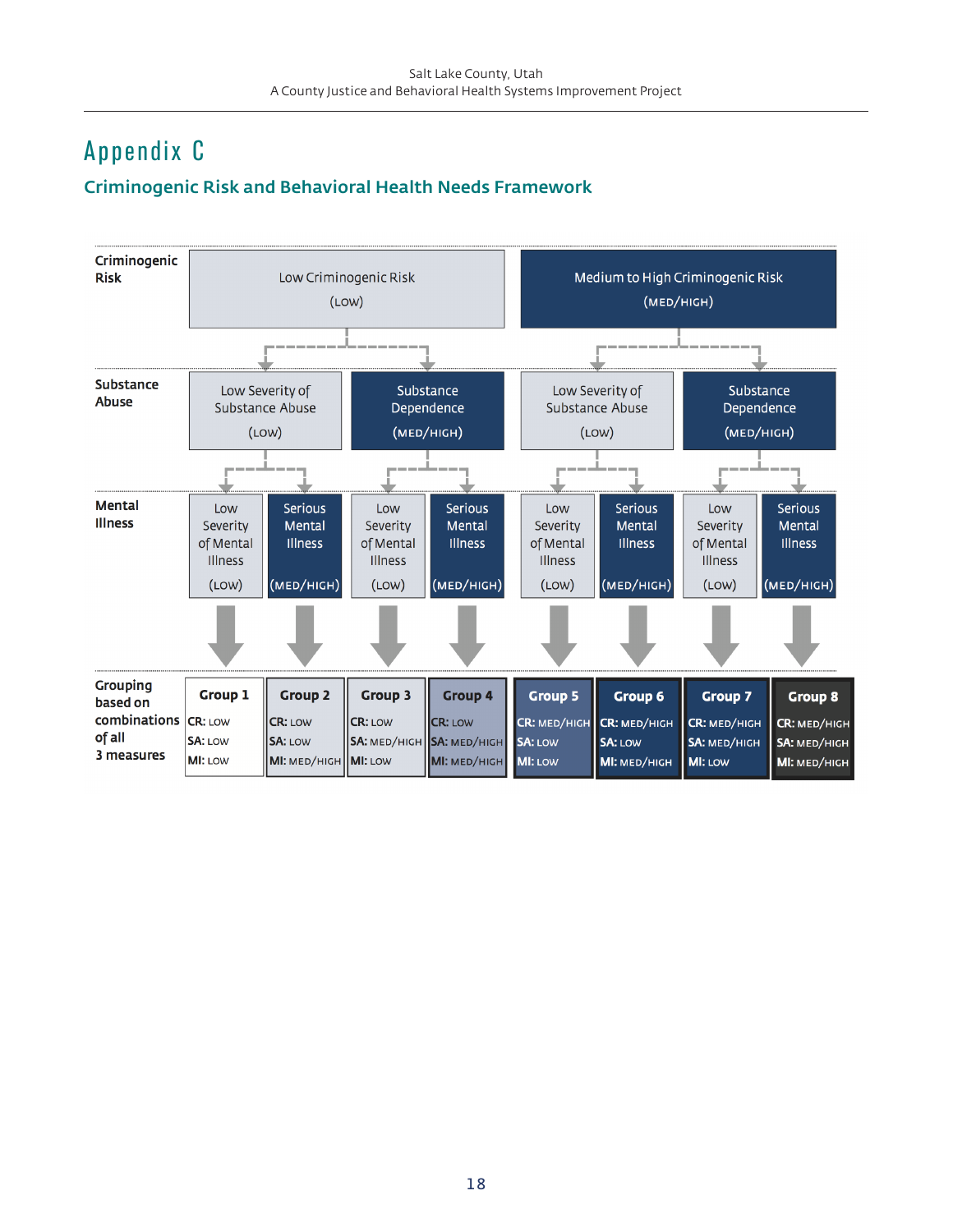# Endnotes

- 1. Behavioral health disorders include mental illnesses, substance use disorders, and both.
- 2. Criminogenic risk refers to the likelihood that someone will commit a new crime or violate the conditions of his or her supervision.
- 3. See the [Utah Scale on Serious Mental Illness \(SMI\) and](http://dsamh.utah.gov/pdf/SMI-SPMI%20Form%20revised%202014-5-29%20FINAL%20(1).pdf)  [Serious and Persistent Mental Illness \(SPMI\)](http://dsamh.utah.gov/pdf/SMI-SPMI%20Form%20revised%202014-5-29%20FINAL%20(1).pdf).
- 4. Overcrowding releases occur when the jail is in danger of reaching its maximum capacity. The jail has the authority to release individuals pretrial and bases its decision for release on the individual's charges and outstanding warrants. Orders of release occur when a judge orders the release of an individual from jail during the pretrial period.
- 5. Pretrial supervision failure rates for all SLPRI scores were as follows: No score—31% (N=698), Score 1—20% (N=251), Score 2—28% (N=508), Score 3—39% (N=203), Score 4—48% (N=255), Score 5—61% (N=78), Score 6—54% (N=13).
- 6. Lowenkamp, Christopher T., and Marie VanNostrand, "Exploring the Impact of Supervision on Pretrial Ourtcomes," The Arnold Foundation (2013): 13. See [arnoldfoundation.org/wp-content/uploads/2014/02/](http://www.arnoldfoundation.org/wp-content/uploads/2014/02/LJAF_Report_Supervision_FNL.pdf) [LJAF\\_Report\\_Supervision\\_FNL.pdf](http://www.arnoldfoundation.org/wp-content/uploads/2014/02/LJAF_Report_Supervision_FNL.pdf).
- 7. Herberman, Erinn J, and Thomas P. Bonczar, "Probation and Parole in the United States, 2013," The US Department of Justice's Office of Justice Programs' Bureau of Justice Statistics (2015), 5. See [bjs.gov/content/pub/](http://www.bjs.gov/content/pub/pdf/ppus13.pdf) [pdf/ppus13.pdf.](http://www.bjs.gov/content/pub/pdf/ppus13.pdf)
- 8. A Memorandum of Understanding (MOU) was agreed upon between CJS and the courts that allows CJS to release individuals pretrial, but provides restrictions based on charge and may require pretrial supervision, even if the defendant has a low SLPRI score.
- 9. Stedman, Henry J., Fred C. Osher, Pamela Clark Robbins, Brian Case, and Steven Samuels, "Prevalence of Serious Mental Illness Among Jail Inmates," Psychiatric Services 60, no. 6 (June 2009): 761-765.
- 10. U.S. Department of Health and Human Services' Substance Abuse and Mental Health Services Administration's Center for Behavioral Health Statistics and Quality, "Results from the 2012 National Survey on Drug Use and Health: Mental Health Findings," (2012). See [samhsa.gov/data/sites/default/files/2k12MH\\_](http://www.samhsa.gov/data/sites/default/files/2k12MH_Findings/2k12MH_Findings/NSDUHmhfr2012.htm#fig2-2) [Findings/2k12MH\\_Findings/NSDUHmhfr2012.](http://www.samhsa.gov/data/sites/default/files/2k12MH_Findings/2k12MH_Findings/NSDUHmhfr2012.htm#fig2-2) [htm#fig2-2](http://www.samhsa.gov/data/sites/default/files/2k12MH_Findings/2k12MH_Findings/NSDUHmhfr2012.htm#fig2-2).
- 11. An estimated 972 jail diversions entered the Volunteers of America social detox program in FY2013.
- 12. As part of the Justice Reinvestment Initiative reforms, the County Council has already approved the implementation of the LSIR-SV at the jail.
- 13. Osher, Fred C., David A. D'Amora, Martha Plotkin, Nicole Jarrett, and Alexa Eggleston, "Adults with Behavioral Health Needs Under Correctional Supervision: A Shared Framework for Reducing Recidivism and Promoting Recovery," Council of State Governments Justice Center (2012), 33. See [csgjusticecenter.org/mental-health/](http://csgjusticecenter.org/mental-health/publications/behavioral-health-framework/) [publications/behavioral-health-framework/](http://csgjusticecenter.org/mental-health/publications/behavioral-health-framework/).
- 14. Respondents to BHS' RFPs were required to answer the following questions and scored accordingly when allocating funding: (1) If applicable to your proposal, describe the services you provide when clients are involved in the criminal justice system or when treatment is required by the court, including how you propose to address criminogenic factors which can lead to unsuccessful outcomes. (2) Related to above, describe how your agency has the capacity to segregate your target population by risk and need factors so that high risk populations are not in the same treatment groups with low risk populations. (3) Describe your experience with evidence-based and outcome-supported treatments.
- 15. As part of the state's Justice Reinvestment Initiative reforms, the County Council has already approved CORE II.
- 16. The Waiver Program refers to a pool of funds set aside in Salt Lake County to assist those on probation with costs for required services such as assessments, treatment, urinalysis, and house arrest.
- 17. As part of the Justice Reinvestment Initiative reforms, the County Council has already approved an intensive supervision pilot.
- 18. People brought into jail under the "book and release" policy do not receive an SLPRI assessment.
- 19. Adapted from CMHS National GAINS Center, "Developing a Comprehensive Plan for Mental Health and Criminal Justice Collaboration: The Sequential Intercept Model," The CMHS National GAINS Center (2009). Information provided from the Salt Lake County Division of Behavioral Health Services based on Munetz, Mark, and Patricia A. Griffin, "Use of the Sequential Intercept Model as an Approach to Decriminalization of People with Serious Mental Illness," Psychiatric Services 57, no. 4 (2006): 544–549.